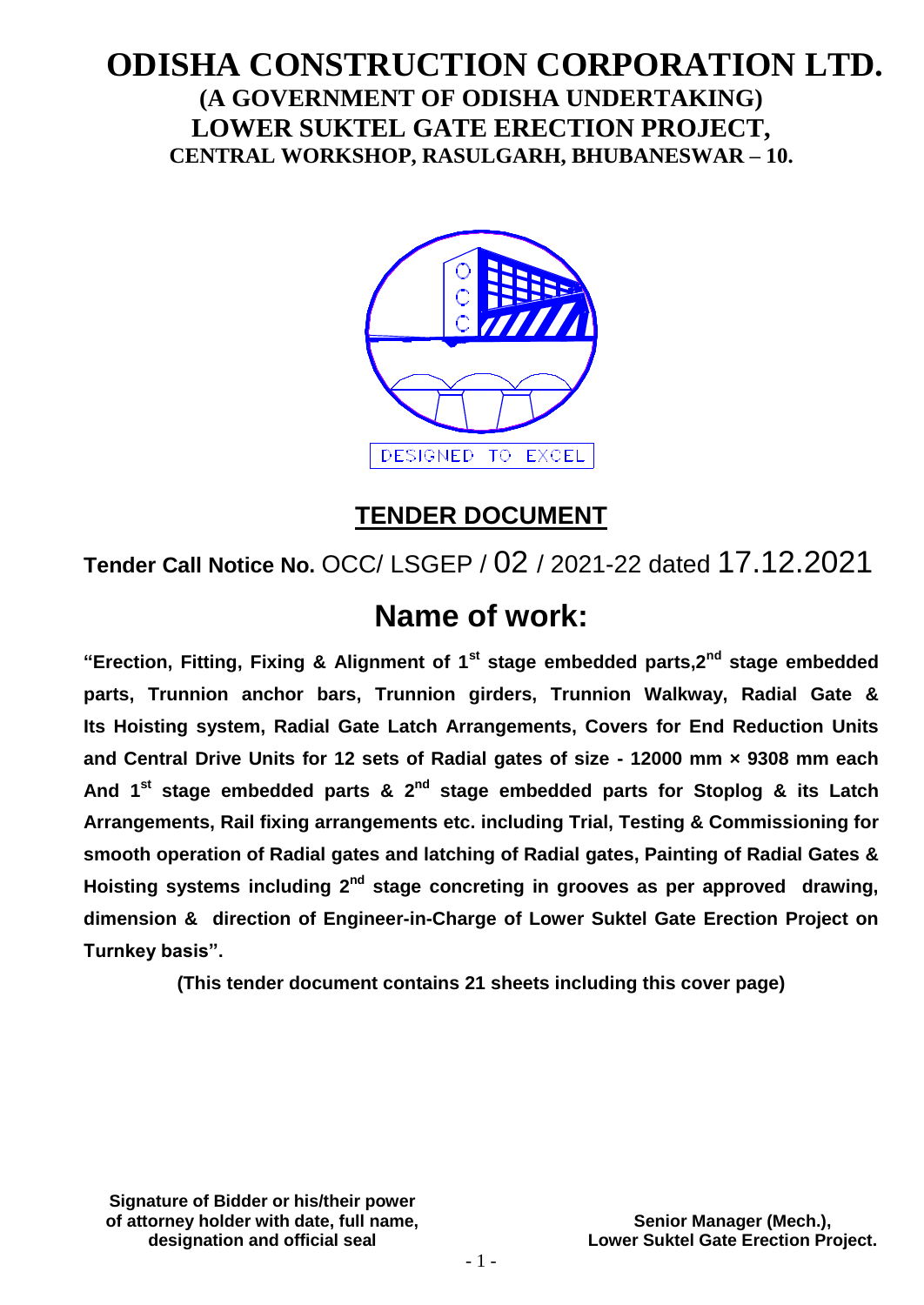# **(A GOVERNMENT OF ODISHA UNDERTAKING) Lower Suktel Gate Erection Project, CENTRAL WORKSHOP, RASULGARH, BHUBANESWAR – 10.**

**\*\*\*\*\*\*\*\*\*\*\*\*\*\*\*\*\*\*\*\*\*\*\*\*\*\*\*\*\*\*\*\*\*\*\*\*\*\*\*\*\*\*\*\*\*\*\*\*\*\*\*\*\*\*\*\*\*\*\*\*\*\*\*\*\***

# **Tender Call Notice No.OCC/ LSGEP/ 02 /2021-22 dated 17.12.2021**

1. On behalf of M/s. Odisha Construction Corporation Ltd. ("OCCL"), the Senior Manager (Mech.), Lower Suktel Gate Erection Project, Central Workshop, Rasulgarh, Bhubaneswar - 10 invites sealed Tenders from the enlisted Job-workers of "OCCL" in M-I grade for the following work. If not enlisted, the agency is to get enlisted in OCC Ltd. in M-I grade of contractor mandatory before opening of the tender.

| SI.<br>No.  | Name of the work                                             | Cost of<br>document +<br>$CGST@9%+$<br><b>SGST @ 9%</b><br>(in Rs.) | Period of<br>completion. | Class of<br>Job-<br>worker |
|-------------|--------------------------------------------------------------|---------------------------------------------------------------------|--------------------------|----------------------------|
| $\mathbf 1$ | "Erection, Fitting, Fixing & Alignment of 1st stage embedded |                                                                     |                          |                            |
|             | parts, 2nd stage embedded parts, Trunnion anchor bars,       |                                                                     |                          |                            |
|             | Trunnion girders, Trunnion Walkway, Radial Gate &            |                                                                     |                          |                            |
|             | Its Hoisting system, Radial Gate Latch Arrangements,         |                                                                     |                          |                            |
|             | Covers for End Reduction Units and Central Drive Units for   |                                                                     |                          |                            |
|             | 12 sets of Radial gates of size - 12000 mm x 9308 mm each    |                                                                     |                          |                            |
|             | And 1st stage embedded parts & 2nd stage embedded parts      |                                                                     | 12 <sup>2</sup>          |                            |
|             | Stoplog & its Latch Arrangements, Rail fixing<br>for         | 11,800/-                                                            | (Twelve)<br>calendar     | $M - I$<br>Grade.          |
|             | arrangements etc. including Trial, Testing & Commissioning   |                                                                     | months.                  |                            |
|             | for smooth operation of radial gates and latching of Radial  |                                                                     |                          |                            |
|             | gates, Painting of Radial Gates & Hoisting systems including |                                                                     |                          |                            |
|             | 2nd stage concreting in grooves as per approved drawing,     |                                                                     |                          |                            |
|             | dimension & direction of Engineer-in-Charge of Lower         |                                                                     |                          |                            |
|             | Suktel Gate Erection Project on Turnkey basis".              |                                                                     |                          |                            |

- 2. The Tender document may be downloaded from O.C.C. Ltd., website **[www.odishaconstruction.com](http://www.odishaconstruction.com/)** or from Govt. of Odisha website **www.tendersodisha.gov.in** and submitted along with non-refundable cost of tender document amounting to Rs.**11,800/-** (Rupees Eleven thousand Eight hundreds) only inclusive of CGST @ 9% & SGST @ 9% in shape of Demand Draft drawn on any Nationalized / Scheduled Bank payable at Bhubaneswar only in favour of **Odisha Construction Corporation Ltd. - Project Account**" may be deposited along with the tender. The authority shall not be responsible for missing of any page during downloading.
- 3. The tenders must be submitted to the **Senior Manager (Mech.), Odisha Construction Corporation Ltd., Lower Suktel Gate Erection Project, Central Workshop, Rasulgarh, Bhubaneswar - 10** on or before **3.00 PM** on **03.01.2022** and will be opened on **03.01.2022** at **3.30 PM** in the presence of the Job-workers, who may like to be present. If there will be a public holiday on the last date of sale of tender document and receipt & opening of the tenders as specified above, the tender document will be sold and tenders will be received & opened on the next working day at the same time and venue.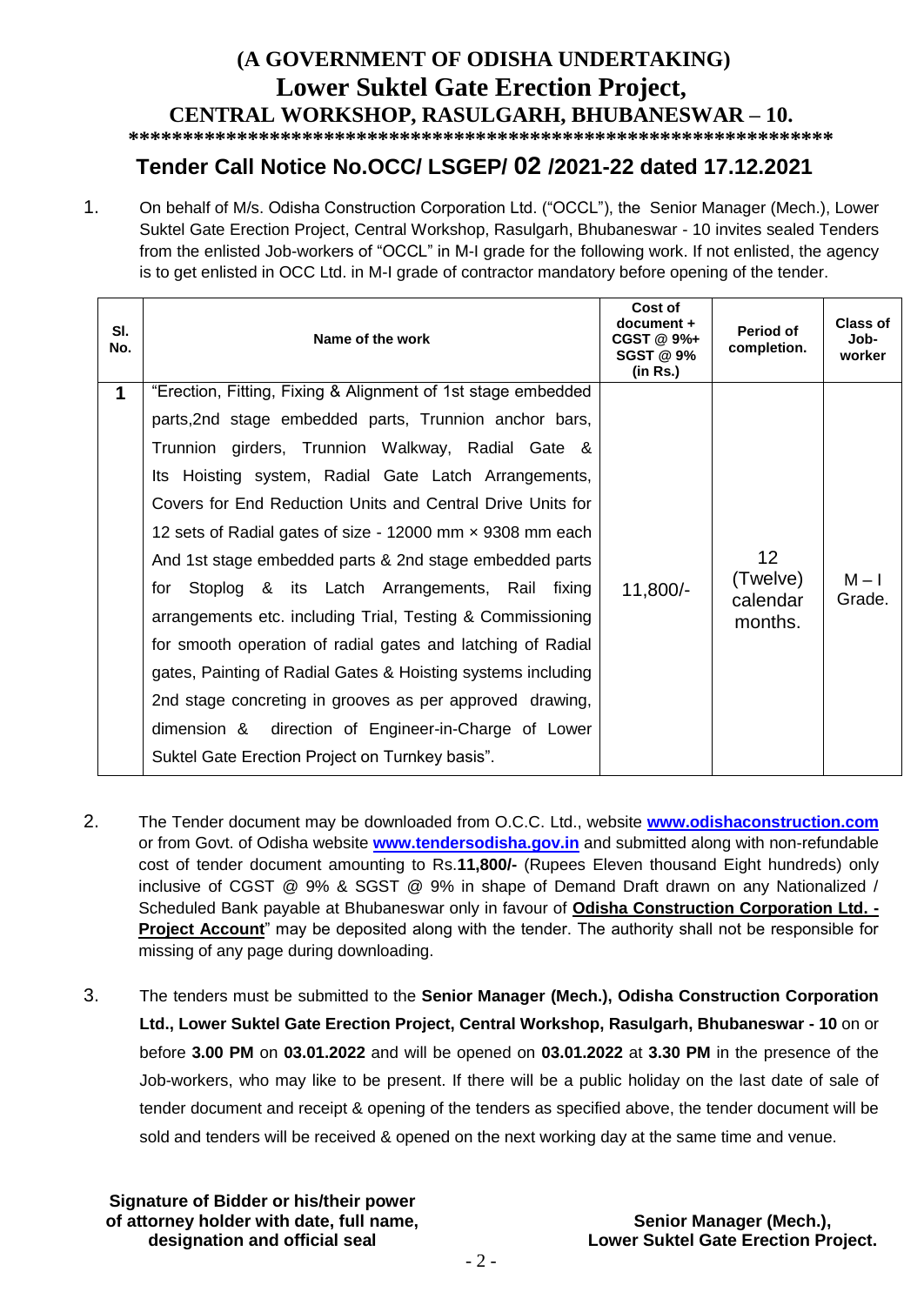- 4. Intending "Job-workers" are required to furnish the following along with their tenders.
	- i. Undertaking in prescribed format available in the tender document for execution of work as stated above.
	- ii Copy of valid GST certificate.
	- iii. Copy of valid registration certificate issued by Provident Fund Authority.
	- iv. Copy of valid ESI registration certificate issued by competent authority.
	- v. Copy of valid Labour License (The bidder is required to furnish necessary labour license, issued by competent authority before commencement of the work).
	- v. Copy of PAN Card.
	- vi. Copy of document indicating residential address.
	- vii. Undertaking in prescribed format available in the tender document.
	- viii. Annexure-I "Bid Security Declaration" in lieu of EMD in enclosed format on Job-worker's letter head.
	- ix. Cost of tender document (In case the document is downloaded from website).
	- x. Copy of valid enlistment certificate of Job-worker issued by "OCC Ltd". If not enlisted, agency is to get enlisted in OCC Ltd. in M-I grade of contractor which is mandatory before opening of the tender or else the tender shall not be accepted.
	- xi. Detail planning of men, machinery & materials for executing the work tendered here in.
	- xii. Complete tender document duly filled-in, signed and stamped on each page by the "Jobworker" or his/their power of Attorney holder with date, full name, Designation, & Official Seal. In case of power of Attorney holder the copy of such delegation is to be enclosed with the tender document.
	- xiii. Detailed list and copies of documents of machinery owned by the Job-worker.
	- xiv. Copies of documents on credentials and proofs in support of successful execution of similar nature of works of similar magnitude.
- 5. The Job-Worker may visit Lower Suktel Project site, Bolangir before quoting the rates.
- 6. Tender through Fax/ Telex/ Telegram/e-mail will not be accepted.
- 7. The Job-worker if required shall be asked to furnish rate analysis for the work for the quoted amount.
- 8. The intending Job-Worker is to quote rates in enclosed original price schedule format only.
- 9. The successful Job-worker shall have to execute the work as per scope of work, technical specifications, relevant approved drawings & price schedule as per terms & conditions of Agreement & direction of Engineer-in-charge .
- 10. Quantity in the tender schedule is tentative & may increase or decrease as per approved drawings/ requirement during execution of work at site as per direction of Engineer-in-charge and payment shall be made accordingly.
- 11. The authority reserves absolute right to accept or reject any or all tenders and to split up works to award to one or more Job-workers without assigning any reason thereof.
- **12. The Job-Worker registered under NSIC/MSME for participation in tender are not entitled for exemption from payment of Security Deposit /Tender paper cost / tender paper cost as per provision exist in O.P.W.D code and amended by Govt. of Odisha, Department of Water Resources.**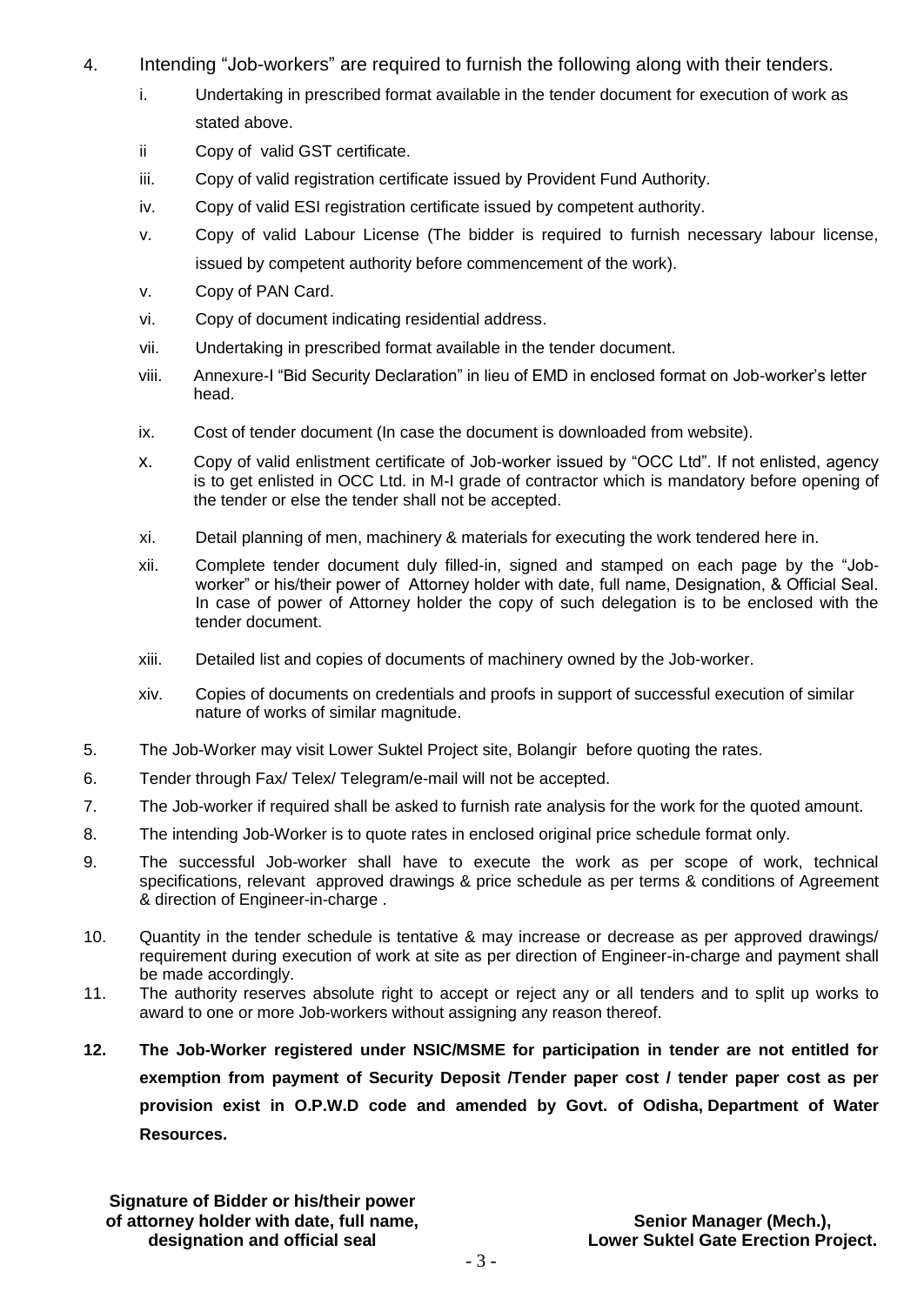- 13. The validity of offer should be for a period of **90** (Ninety) days from the date of opening of tender**.** OCC Ltd. may ask for further extension of validity if required without any price rise.
- 14. Any dispute arising out of this tender or order thereof is to be settled in proper court under the jurisdiction of Odisha High Court at Cuttack or courts under the jurisdiction of Odisha High Court at Bhubaneswar only.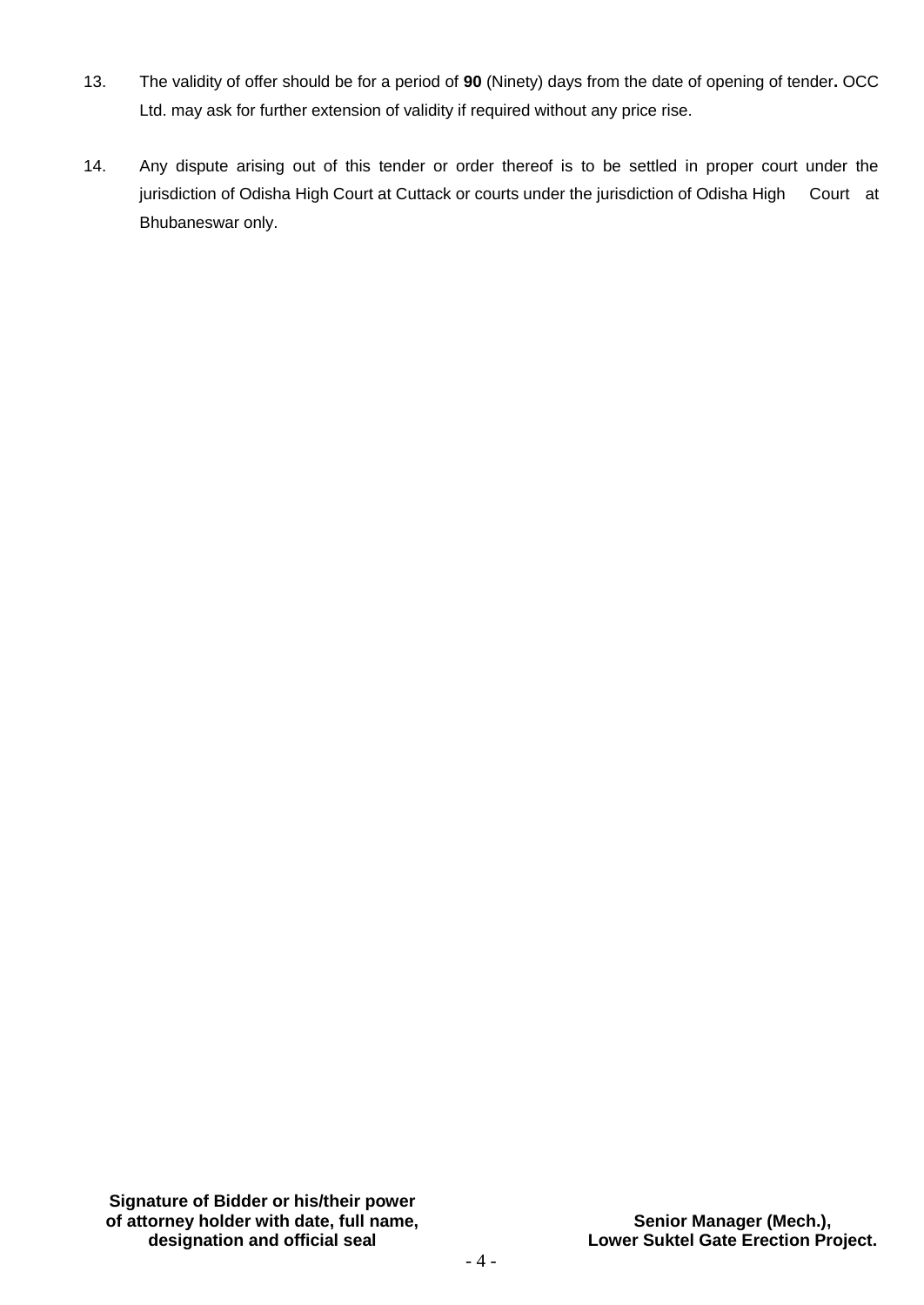# **Tender Paper Cost and Document Deposit Particulars**

# **DETAILS OF TENDER PAPER COST AND DOCUMENTS SUBMITTED ALONG WITH TENDER**

| 1 <sub>1</sub> | <b>Tender Paper cost amounting</b>                            |  |             |
|----------------|---------------------------------------------------------------|--|-------------|
|                | ₹<br><b>Example 2018</b> (Rupees 2018) <b>CONTINUES</b>       |  | ) only vide |
|                | reference of Demand Draft in any nationalized bank /scheduled |  |             |
|                |                                                               |  |             |
|                |                                                               |  |             |
|                |                                                               |  |             |
| 1 <sub>1</sub> | <b>GST Registration Certificate:</b>                          |  |             |
|                | 2. $P.A.N. card:$                                             |  |             |
| 3.             | Names of relations in O.C.C. Ltd.:                            |  |             |

4. Any other documents :

 Full signature of "Job-Worker" with date and seal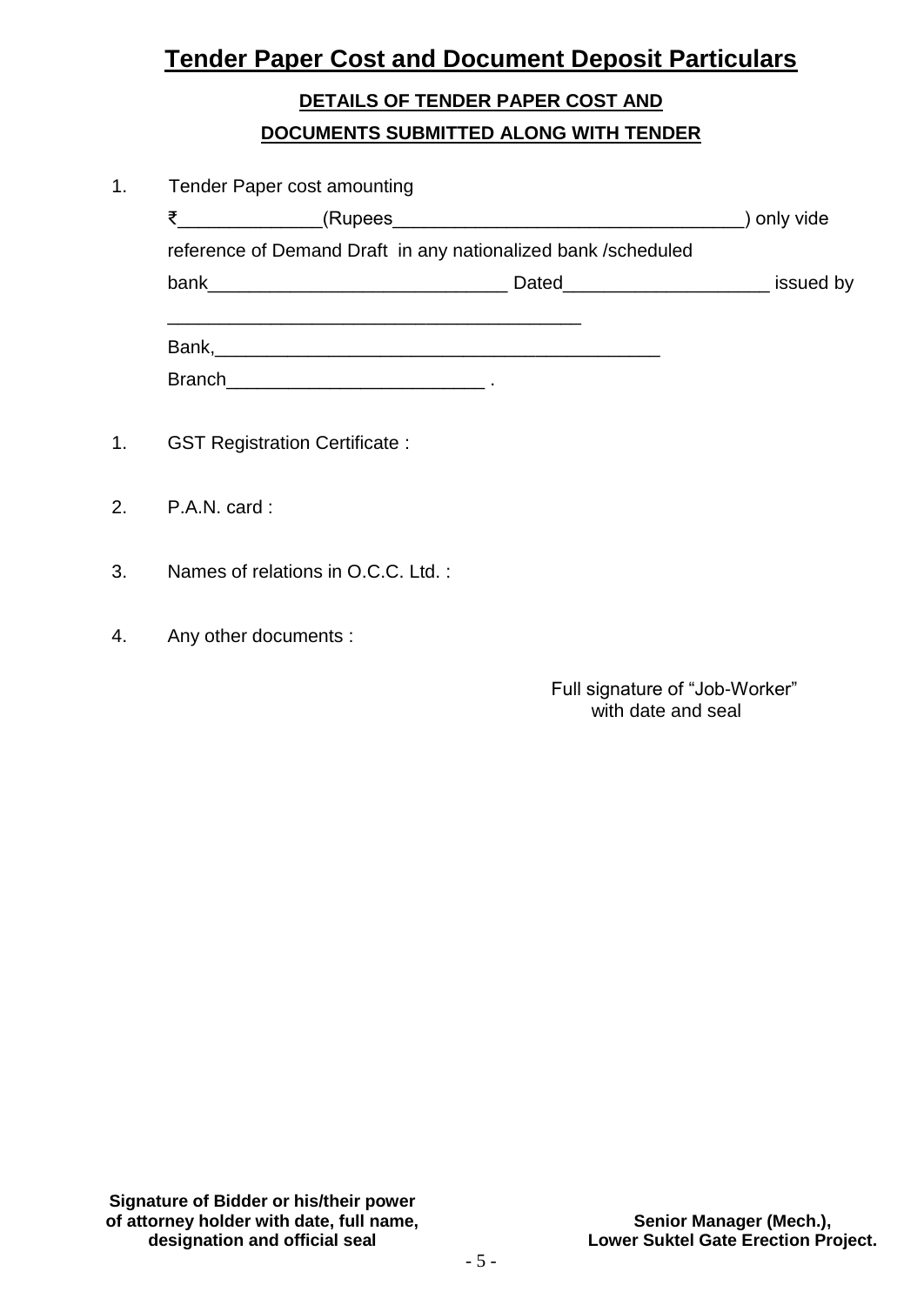# **Undertaking of Job-Worker**

I / We Sri ……………………………………………………………………………………………………. (In case of the firm, the name of the proprietor/head of the firm along with the designation & name of firm should be mentioned)

| S/o:- Sri     |          | Permanent resident of |
|---------------|----------|-----------------------|
| Vill/Street:- | $P.O. -$ | $.P.S. -$             |
| Via: -        | Dist. -  |                       |
| State: -      | $PIN: -$ |                       |

declare that I / We have thoroughly gone through the Tender document and I / We know the sites of works. I / We agree to work at rates quoted by me / us or at settled rates and abide by the terms and conditions of the Tender document.

> Full signature of *"*Job-Worker*"* with date and seal. Present address for correspondence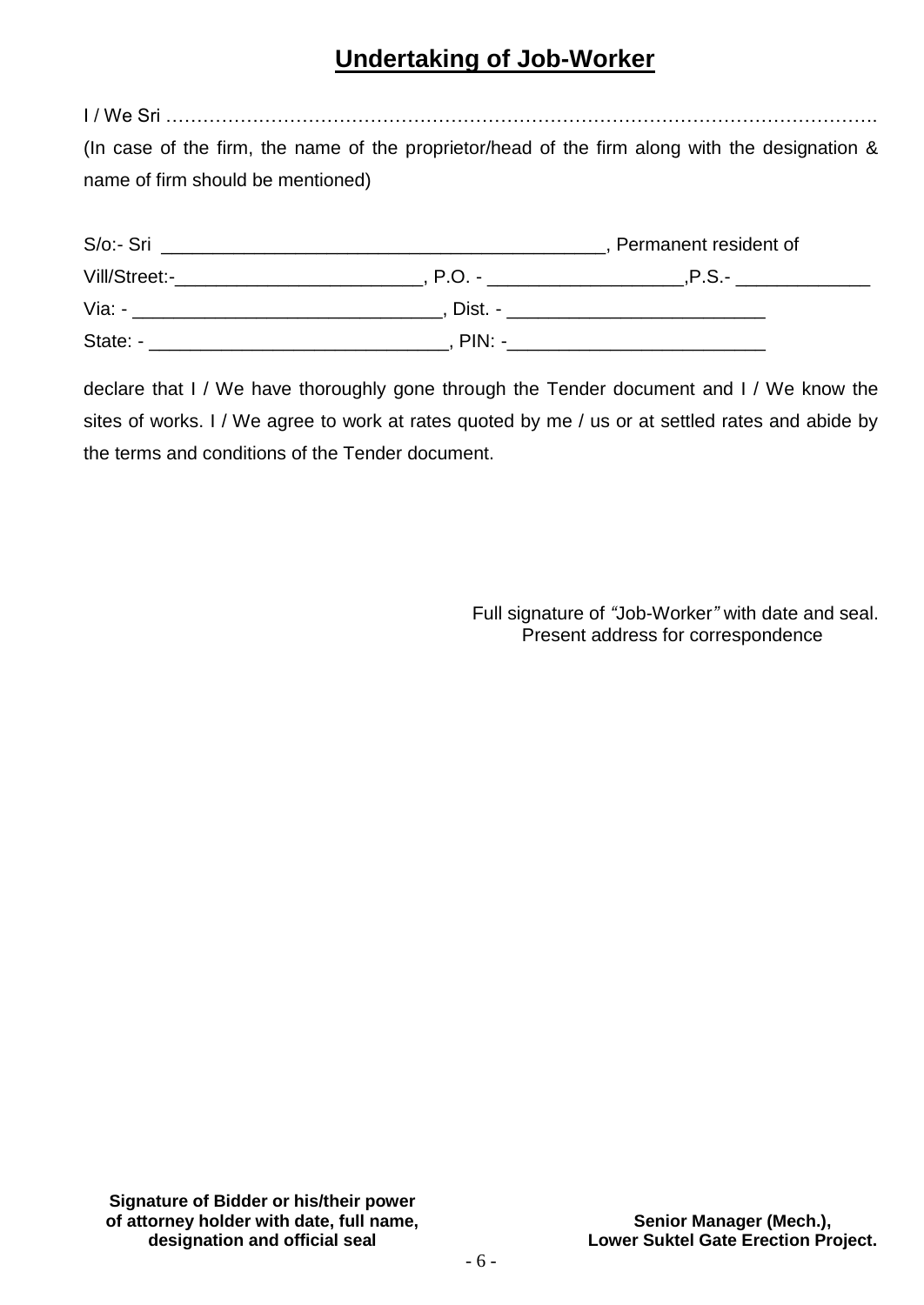#### **ANNEXURE-I**

# **FORMAT OF BID SECURITY DECLARATION FROM JOB-WORKER IN LIEU OF EMD (On Job-Workers Letter Head)**

| manumination, participating in the subject tender no. |  |  |  |
|-------------------------------------------------------|--|--|--|
|                                                       |  |  |  |
|                                                       |  |  |  |

That in the event we withdraw/ modify our bid during the period of validity or I/we fail to execute formal contract agreement within the given timeline or I/we commit any breach of Tender Conditions/contract which attracts penal action and I/we will be suspended from being eligible for bidding/award of all future contract (S) of OCCL/Government of Odisha for a period of three years from the date of committing such breach.

#### Signature and seal of Authorised signatory of Job-Worker

Name of Authorised

Signatory……………………………………….

Company

Name……………………………………………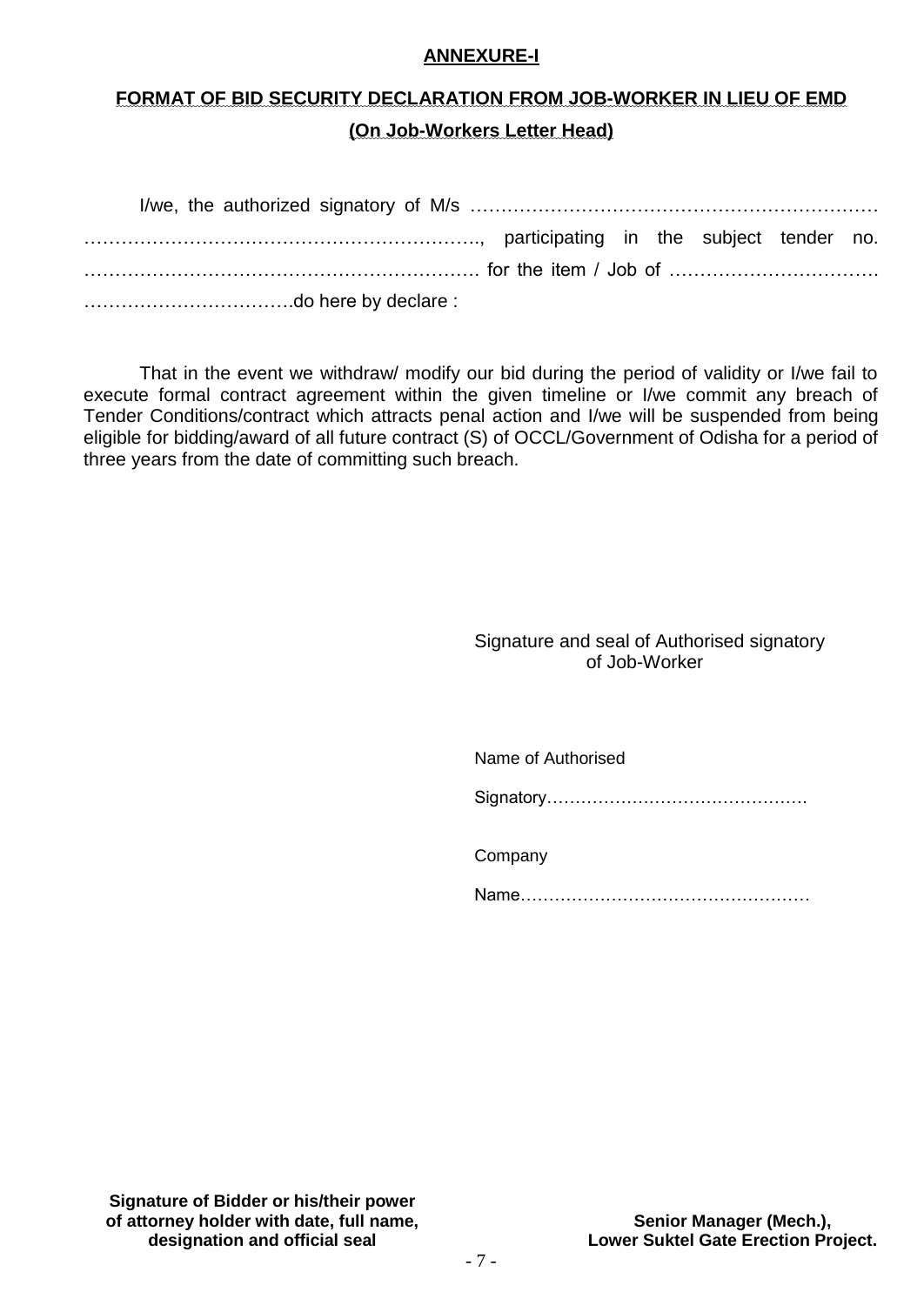# **1. DEFINATIONS**

**(i) "CORPORATION"** means **"ODISHA CONSTRUCTION CORPORATION LTD. ("OCCL" in short)"** with registered office at Unit-8, Gopabandhunagar, Bhubaneswar – 751012 (Odisha) represented through its Managing Director or any other officer as designated by the "Corporation" from time to time.

**(ii) "ENGINEER-IN-CHARGE"** means the qualified engineer deployed by the "Corporation" at work site for the work including the Senior Manager (Mech.), Odisha Construction Corporation Ltd., Lower Suktel Gate Erection Project, Central Workshop, Rasulgarh, Bhubaneswar – 10 or their authorized person".

**(iii) "JOB-WORKER / SUCCESSFUL BIDDER"** means the enlisted person / firm /organization having men, machineries, materials etc. to execute the work satisfactorily as per scope indicated herein within stipulated period.

**(iv) "CLIENT"** means the State Govt. or Central Govt. organization or any individual from whom "OCCL" has received the work for execution.

#### **2. AGREEMENT**

 The "Job-Worker / the successful bidder" shall enter into an agreement with the "Engineer-in- Charge" in the format on requisite value of stamp paper prescribed for the purpose by the "Corporation" within a stipulated period to be specified by the "Engineer-in-Charge" failing which the work may be awarded in favour of some other agency at the discretion of the "Corporation" and the Job-Worker will be suspended from being eligible for bidding / award of all future contract(s) of OCCL /Govt. of Odisha for a period of three years from the date of committing such breach.

# **3. RATE**

The rate quoted by the Job-worker is to be indicated in Rupees (Rs.), which shall be valid for the full period of execution or till completion of work whichever is later. No escalation or price variation in whatsoever form shall be entertained. The rates quoted by the "Job-Workers" should be firm for the entire period of execution.

The "Job-worker" shall quote the rates to complete the works as per specifications inclusive of all labour, Consumables, Machines, transportation, handling, loading, unloading, shifting, lift, de-lift, taxes, duties, levies, incidental expenses etc. that will be applicable for the work to be executed by him. No claim in this regard in whatsoever form shall be entertained.

#### **4. PAYMENT TERMS**

- i) Payment shall be made as per drawings and as per actual measurements of quantities during execution of work as per direction of the Engineer – in–charge.
- ii) 90 (Ninety)% payment shall be made only after completion of work at site against submission of bills by the "Job-worker" and verification by the "Engineer-in-Charge" & balance 10 (Ten)% payment shall be made after 60(sixty)days of satisfactory performance of work after inspection & satisfaction of the "Engineer-in-Charge".
- iii) No advance, price escalation and price adjustment shall be paid for the work. The rates shall remain firm throughout the agreement period.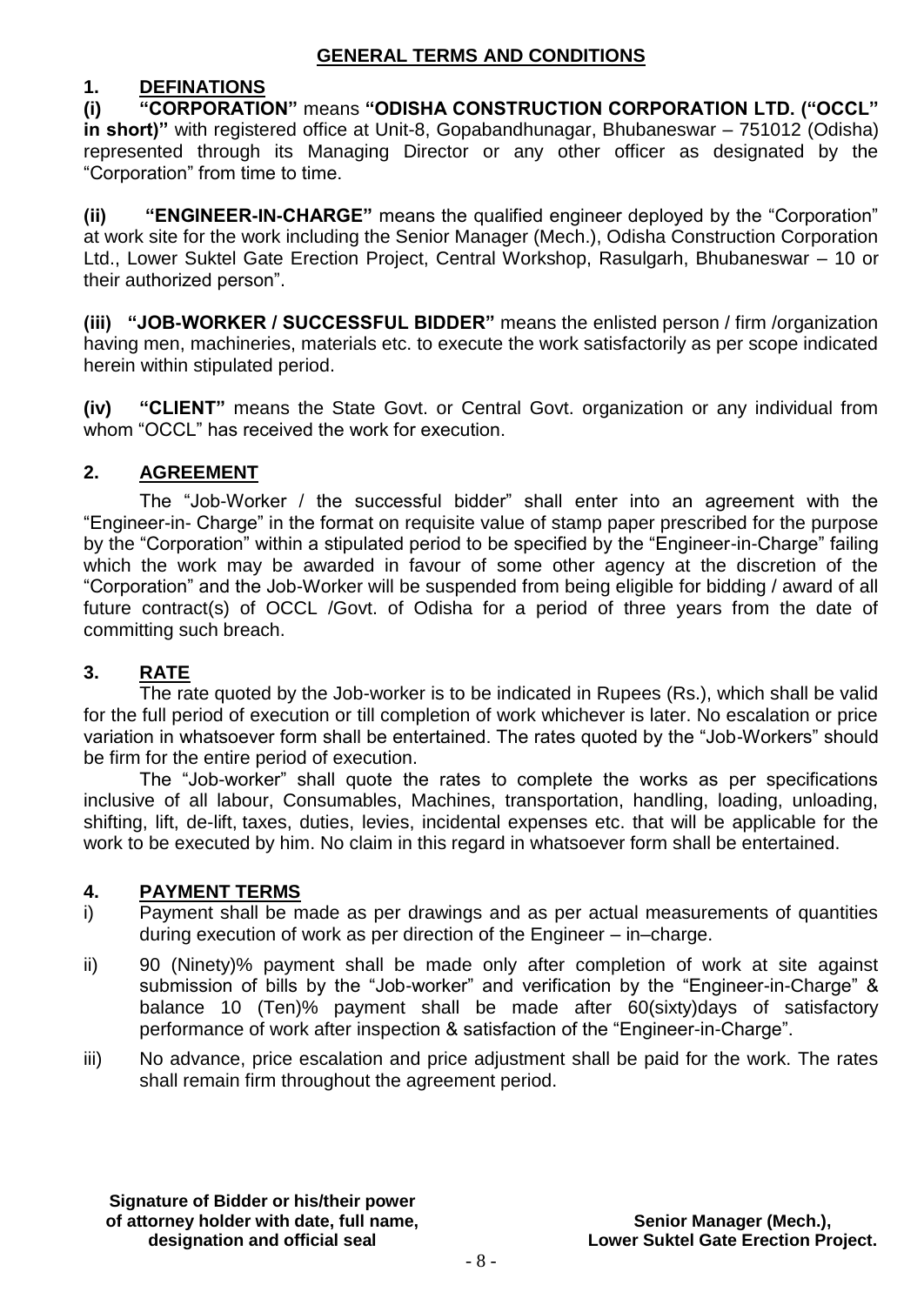- iv) The payment to the "Job-Worker" shall be limited to the measurements taken and accepted by the Engineer-in-Charge. The "Job-Worker" can not raise any dispute over the measurements allowed by the "Engineer-in-Charge" for the purpose of payment. The payment will be made to the Job-worker either in R/A Bills or Final bill for those items which are completed as per Price Schedule.
- v) The Job-worker will bear the full cost of rectification or replacement of works required as per direction of "Client" or "Engineer-in-Charge".
- vi) Any penalty levied by "Client" on "OCC Ltd." due to delay in work will be borne by the "Job-Worker" in full, if the "Job-Worker" is responsible for delay.

#### **5. PERFORMANCE SECURITY**

The performance security at the rate of 03 (Three) % shall be deducted on the gross amount of each bill of the "Job-worker". The performance security will be released after 06 (Six) months of satisfactory completion of the work or settlement of final bill of the "Job-worker", whichever is later, if no defect in the work is noticed and material account as well as all disputes including compliance of labour rules, ESI rules etc are settled.

### **6. WITH HELD AMOUNT FOR EPF,FPF AND ESI DUES**

2(Two) % shall be deducted and kept withheld from R.A. bills of the "Job-Worker" towards EPF, FPF and ESI dues. If the "Job-Worker" produces clearance in support of deposit of EPF, FPF and ESI dues with the concerned authority within 3(Three) months from the end of each financial year, the above withheld amount shall be released. Otherwise, the "Corporation" shall deposit the same with Provident Fund Authority and ESI Authority. Penalty, if any, shall be recovered from the "Job-Worker".

# **7. INCOME TAX, GST, OTHER TAXES, DUTIES, LEVIES ETC.**

Income tax at the prevailing rate from time to time will be deducted from each bill of the "Job- Worker" and shall be deposited with Income Tax Authorities. However, the "Job-worker" shall bear GST on materials procured by him. GST applicable on purchased items and services rendered there of shall be released as per norms. The "Job-worker" will have to produce tax invoice against each bill for payment. Any other taxes, duties, royalties, levies etc. as applicable from time to time shall also be deducted.

#### **8. OPTIMUM USE OF MACHINERY, VEHICLES, EQUIPMENTS, TOOLS, TACKLES, CONSUMABLES AND STEEL MATERIALS**

The "Job-worker" shall ensure optimum utilization of the plants, machinery, equipments, tools, tackles, consumables, steel materials etc.(If supplied to "Job-worker") and shall not create any hindrance for others. The decision of the "Engineer-in-Charge" regarding the optimum requirement shall be final and binding on the "job-worker".

#### **9. RECORD OF MATERIALS, CONSUMABLES, MACHINERY, EQUIPMENTS, TOOLS, TACKLES ETC.**

The "Job-Worker" shall be responsible for maintaining the data and complete records of issue and consumption of materials and consumables as well as record of plants, machinery, equipments, tools, tackles, steel materials etc. issued to him by the owner and "Corporation". The materials, plants, machinery, equipments, tools, tackles, steel materials etc. shall be issued as per requirement and availability only. Machinery, materials, tools, tackles etc. required at erection site, shall be arranged by the "Job-worker".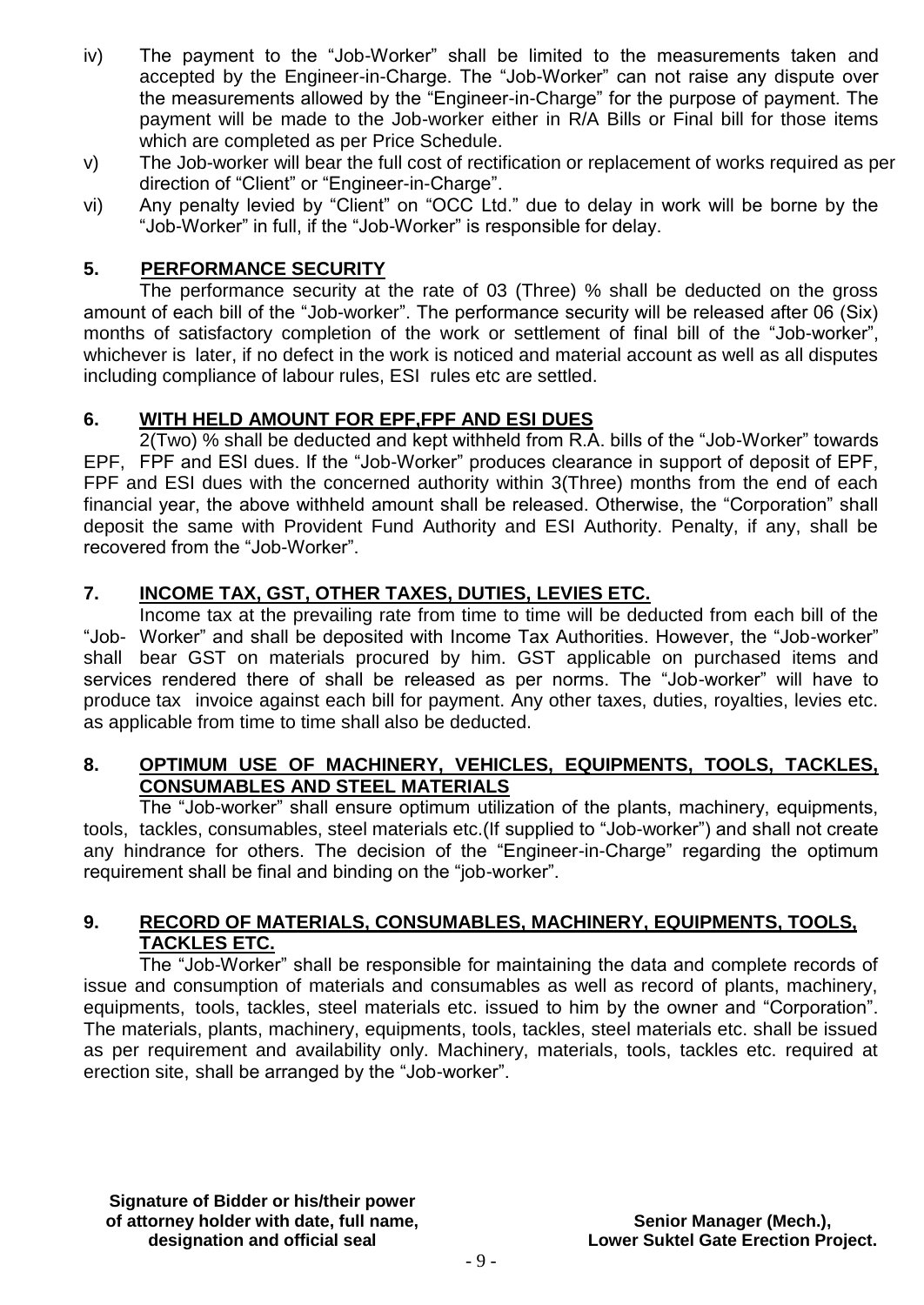If any required materials supplied by the "Corporation" will be received by the "Job-Worker" from the "Corporation" store on submission of indent by the "Engineer-in-Charge". Transportation of materials to site of work and storage at site are the responsibility of the "Job-Worker".

The "Job-Worker" will keep an accurate record of "Corporation" materials and furnish the consumption statement of such materials. The surplus materials, if any, are to be returned to the "Corporation" store at his cost failing which, the cost of excess materials will be recovered from the dues of the "Job-Worker" @ 5(Five) times the issue rate of "OCC Ltd." or market rate, whichever is higher.

The materials, if and when supplied by the "Job-Worker", shall be of the best and suitable quality as per stipulated technical specifications and subject to approval of "Engineer-In-Charge" / "Client", whose decisions, as regards of the quality of materials, shall be final.

#### **10. RETURN OF PLANTS, MACHINERY, EQUIPMENTS, TOOLS, TACKLES, MATERIALS, CONSUMABLES ETC.**

The plants, machinery, equipments, tools, tackles, excess steel materials, excess consumables etc. of the "Corporation" are to be returned by the "Job-worker" in good working condition after completion of the work/ termination of the contract by the "Corporation". The "Corporation" may hire plants, machinery, equipments, tools, tackles etc. from the owner as well as outside for use in work. The same are also to be returned by the "Job-worker" in acceptable good working condition with original fittings after completion of the work/ termination of the contract by the "Corporation".

Any damage to/by the plants, machinery, equipments, tools, tackles etc. during use by the "Job-worker" shall be booked to the "Job-worker" for recovery from his bills.

The balance unused/ excess steel materials, consumables etc. of the "Corporation", if any, shall be returned by the "Job-worker" in good condition at specified places as per direction of the "Engineer-in-Charge" failing which the cost at 5(five) times the market rate shall be deducted from the "Job-worker".

#### **11. SCRAP STEEL MATERIALS/ CUT PIECE RODS**

The scrap steel materials/ cut piece rods generated during execution of work out of materials issued by "OCC Ltd." shall be the property of the "Corporation". It is the responsibility of the "Job-Worker" to collect and stack them at proper location/locations as per direction of the "Engineer-in- Charge". The "Job-Worker" shall be responsible for return of the same. An unaccounted loss of 0.5% shall be allowed. Balance has to be returned to the "Corporation". In case of non-return of the same, the cost as decided by the "Engineer-in-Charge" shall be recovered from the "Job-Worker".

#### **12. ELECTRICITY**

OCCL shall provide electricity at one point near the site and the Job-worker shall arrange to draw power required at site at his own cost to carry out the erection work. In case of non-availability of electricity, DG set with operator and POL will be arranged by OCCL.

#### **13. MEASUREMENT OF WORK**

The quantity of work executed shall be measured and payment made once in a month or on completion of work or on termination of the agreement, when final measurement will be made and account will be adjusted accordingly. The decision of the "Engineer-in-Charge" regarding the rates, progress, measurement and quality of the work shall be final and binding on the "Job-Worker".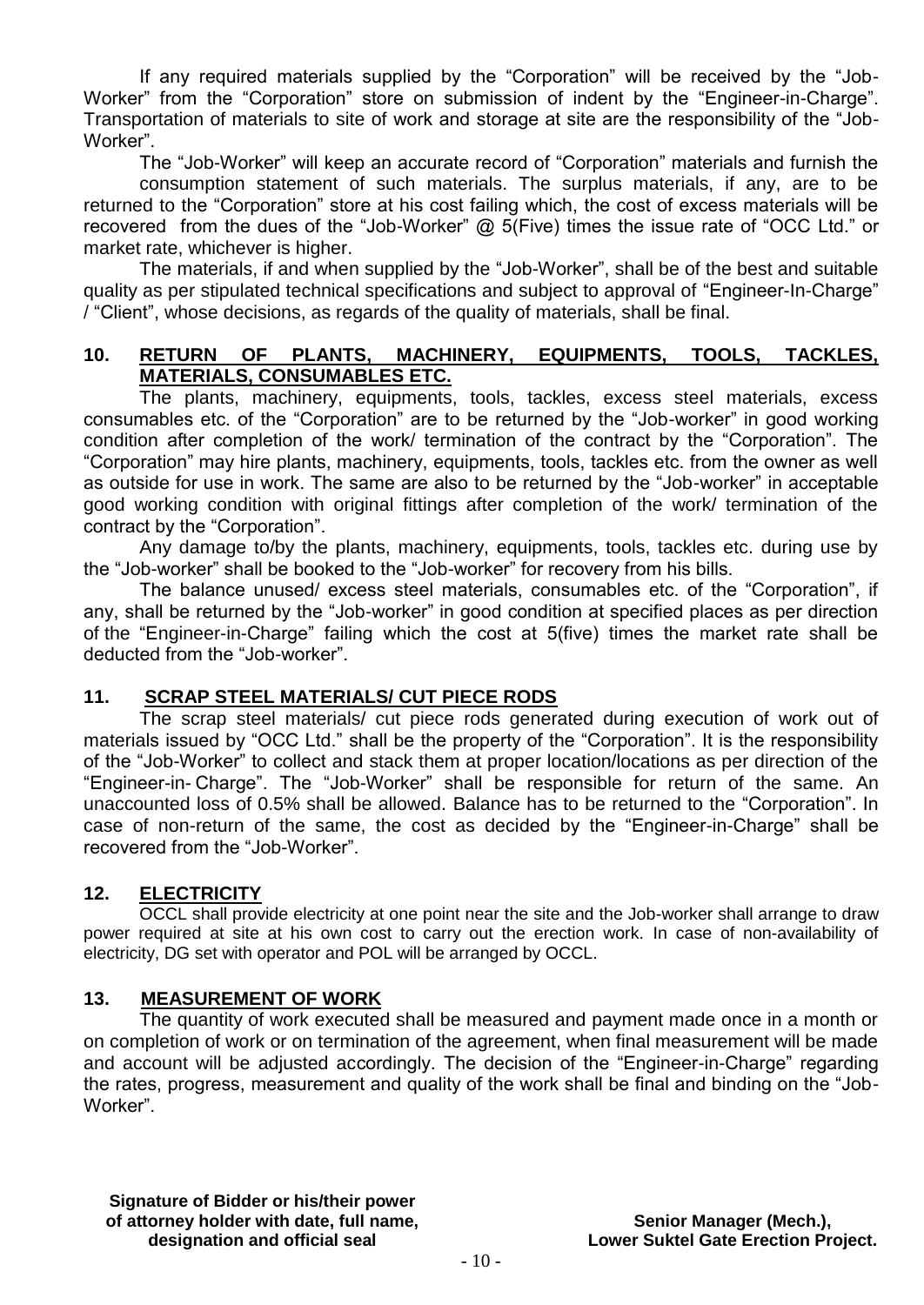# **14. INDIAN STANDARDS, DRAWINGS AND SPECIFICATIONS**

The work shall be carried with due diligence and in a workmanship like manner in accordance with relevant Bureau of Indian Standards specifications on the basis of latest approved drawings and technical specifications supplied by "Corporation" in absence of which as per the direction of "Engineer-in-Charge".

The technical specifications in the relevant agreement between the "Corporation" & owner and approved drawings & technical specifications issued by the owner & "Corporation" shall be the basis for execution of work under the agreement. In the absence of approved drawings and technical specifications, the direction of the "Engineer-in-Charge" shall be final and binding on the "Job-worker".

The "Job-Worker" shall make arrangements to take copies of the approved drawings from the office of the "Engineer-in-Charge" for reference during execution of work.

#### **15. PAYMENT TO WORKMEN**

The "Job-Worker" should maintain job register and payment rolls of their workmen and get those checked by the "Engineer-in-Charge" or his authorized representative from time to time. The payment to the workers/ supervisory staff shall be made by the "Job-Worker" in the presence of the owner and "Engineer-in-Charge" or his authorized representative. The paid pay roll register shall be signed by the "Engineer-in-Charge" or his authorized representative as a token of disbursement. The copies of paid pay roll shall be submitted to the "Engineer-in-Charge" within a period of 7(Seven) days from the date of payment failing which no further payment to the "Job-Worker" shall be released.

#### **16. WORKMEN COMPENSATION**

In case of any loss due to accident arising during/in connection with execution of the contract, the "Job-Worker" will pay compensation to his workmen. The "Job-Worker" will be fully responsible for his workmen as per workmen's compensation act and labour laws in force during entire period of execution of contract. In case, the "Job-Worker" fails to do so, the "Corporation" may pay the same and recover the same from the bills/ dues of the "Job-Worker".

#### **17. INFORMATION OF WORKMEN**

The "Job-Worker" will make his own arrangements for procurement of labour and shall furnish all information of workmen employed by him like name, father's name, full permanent address, sex and age to the "Engineer-in-Charge" along with the pay.

#### **18. STATUTORY REQUIREMENTS**

The "Job-Worker" shall comply all statutory requirements applicable at site of work such as minimum wage act, labour act, factory act, workmen's compensation act, provident fund rules, employee's state insurance rules etc. A certificate to this effect shall be enclosed by the "Job-Worker" with each Running Account Bill for payment.

#### **19. MINIMUM AGE OF WORKMEN**

The "Job-Worker" shall not employ any person, who is below the age of 18(Eighteen) years or unfit for the tendered items. The "Engineer-in-Charge" shall have right to decide, whether any labour employed by the "Job-Worker" is below the age of 18(Eighteen) years or unfit and refuse to allow any labour, whom he decides to be below the age of 18 years or unfit for any other reason.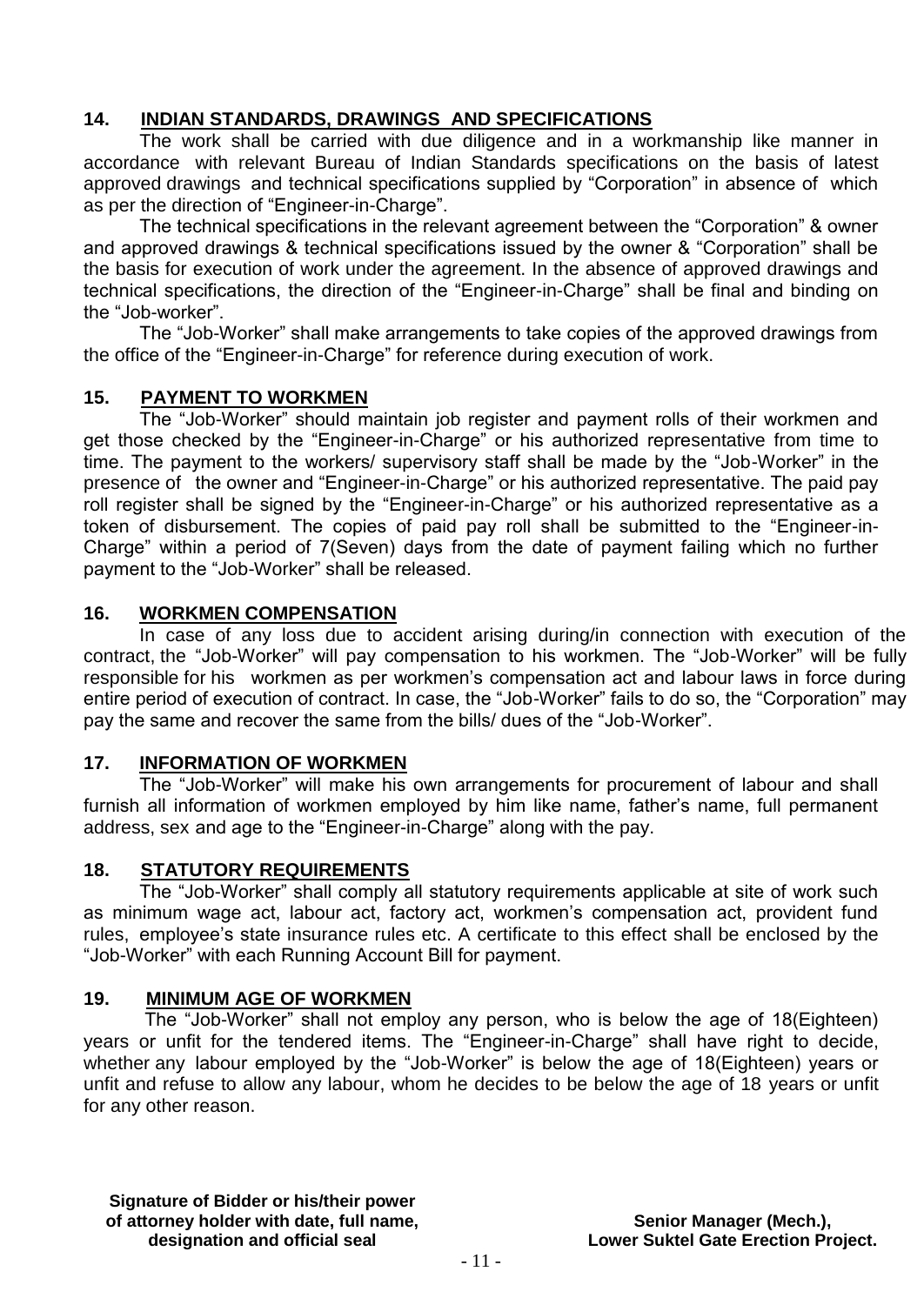### **20. LABOUR LICENCE**

The "Job-Worker" has to obtain valid labour license and maintain all records at his own cost as per the conditions laid down in the labour rules in vogue and amended from time to time.

## **21. MINIMUM WAGE ACT**

The "Job-Worker" shall pay wages of each labour at the rate not less than the wages as per Minimum Wages Act in force and as may be amended from time to time. The "Engineer-in-Charge" has the right to enquire into and decide on any complaint of the labourers relating to non-payment or less payment of wages to them and his decision will be final and binding on the "Job-Worker".

## **22. NON-PAYMENT OF DUES OF LABOURERS**

If the "Job-Worker" fails to pay the dues of labourers engaged by him for this work in time, the same shall be paid by the "Engineer-in-Charge" directly to the deserving workers. The expenditure so incurred on account of non-payment or less payment shall be recovered from the bills or any other dues of the "Job-Worker".

### **23. PROVIDEND FUND (PF)**

Employees Provident Fund, wherever applicable, shall be payable by the "Job-Worker" as per the Provident Fund Rules in force and shall keep the "Corporation" indemnified for it. He should get the registration number for this from the Regional Provident Fund Commissioner, Odisha. He shall produce the records in support of payment of EPF/FPF dues to the "Engineerin-Charge" for check and record by the "Engineer-in-Charge".

### **24. EMPLOYEES STATE INSURANCE SCHEME (ESI**)

The Employees State Insurance Scheme (ESI), wherever applicable, shall be payable by the "Job-Worker" as per the E.S.I. Rules in force and shall keep the "Corporation" indemnified for it. He should get the registration number for this from the E.S.I. Department, Odisha. He shall produce the records in support of payment of ESI dues to the "Engineer-in-Charge" for check and record.

#### **25. WORKMEN INSURANCE**

The workmen insurance shall be the responsibility of the "Job-Worker". He shall produce the records in support of workmen insurance to the "Engineer-in-Charge" for check and record.

#### **26. HUTMENTS/TEMPORARY ACCOMMODATION**

The "Job-Worker" has to arrange hutments/temporary accommodation for his own labourers / workmen at the work site at his own cost.

#### **27. IDLE LABOUR**

"OCC Ltd." will not be held responsible for idle labours of the "Job-Worker" for any reason, whatsoever and no claim on this account will be entertained.

#### **28. WORKING IN SHIFTS**

If necessary, the "Job-Worker" may be asked to work in two (2) or 3(three) shifts. Normally, the work shall be executed in shifts. The "Job-Worker" may, if required, have to engage the workmen on overtime to complete the work in scheduled time. The overtime cost shall be borne by the "Job-Worker".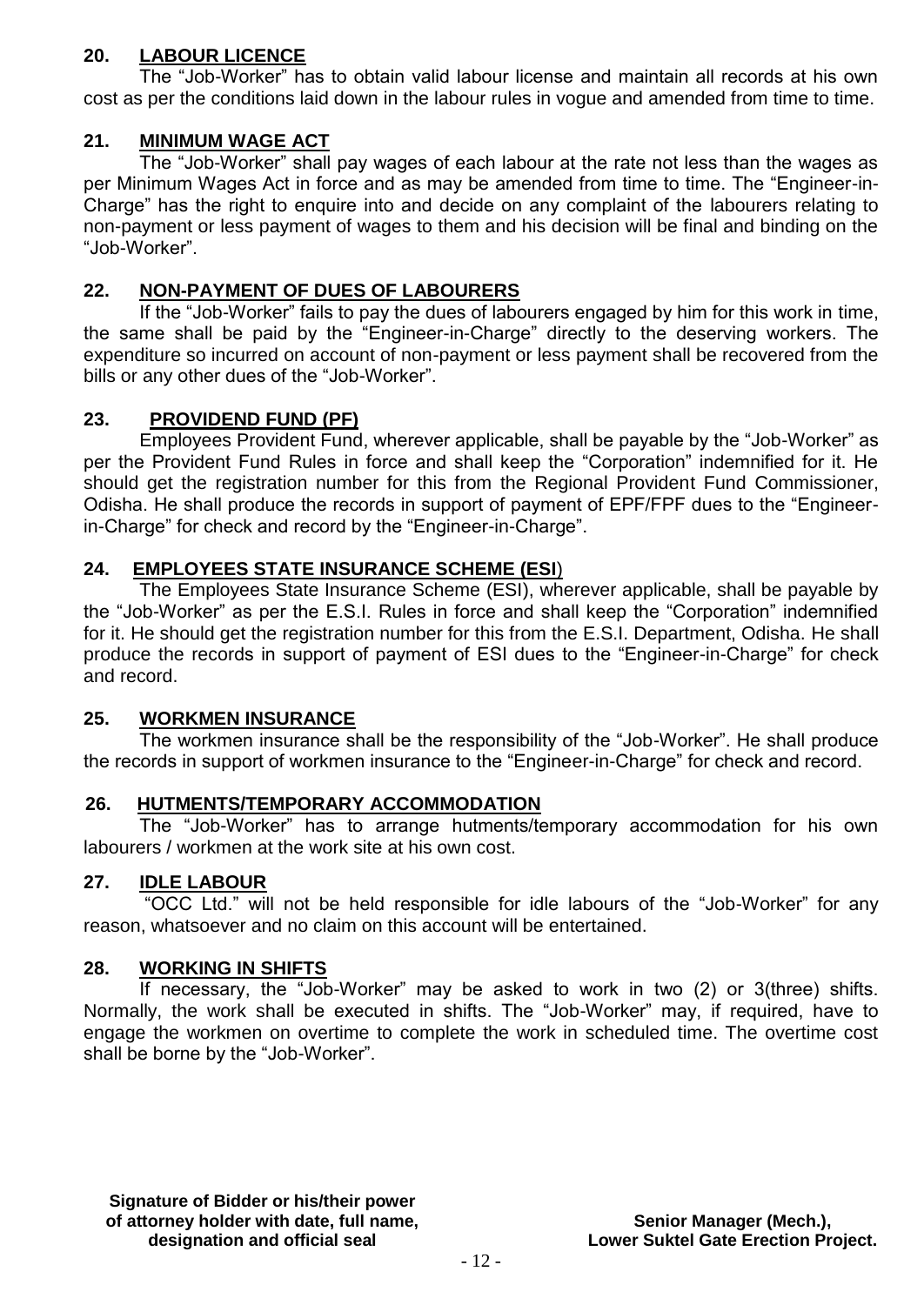#### **29. CLAIMS AND LIABILITIES**

All claims/liabilities etc. arising out of Explosives act and labour laws shall be borne by the "Job- Worker" and he shall keep the "Corporation" indemnified against them and also in case of injuries or death of labourer (s) resulting from accidents during the execution of the work .In that case the "Corporation" will have to pay for any such claims under workmens compensation act, the same shall be adjusted from the pending bills/ dues of the "Job-Worker" or shall be recovered otherwise as per law from him.

### **30. SAFETY**

The "Job-Worker" should abide by the safety laws and rules of statutory bodies, "Corporation" and owner as per directions of "Engineer-in-Charge" and Safety Officers inspecting from time to time. All safety materials required for the workmen at site will be supplied by the job-worker at his cost.

#### **31. WATCH AND WARD**

The "Job-Worker" shall arrange sufficient watch and ward for safety of the site of work, constructed structures, machinery, vehicles, equipments, tools, tackles, consumables, steel materials etc. of the "Corporation" and of his own at his own cost. Any loss or damage to the corporation properties at the site of work will be recovered from the job-worker. The Job- worker must furnish a record of men engaged for watch & ward to the Engineer-in-charge at site for proper supervision.

#### **32. AUTHORISED PERSON**

The "Job-Worker" may in writing authorize his power of attorney holder or any other person to draw materials, avail facilities, and attend measurements etc. during the course of execution of work. All liabilities created by the authorized person of the "Job-Worker" by way of loss of materials drawn, amenities availed, unpaid wages created etc. shall be considered as the liabilities of the "Job-Worker" and such liabilities shall be made good by the "Job-Worker" or it shall be recovered from the bill/payment due to him.

#### **33. SPLITTING UP OF WORK**

The authority reserves the right to split up the work amongst various "Job-Workers" and increase or decrease in the quantity of work mentioned in the Tender document without assigning any reason thereof and no claim whatsoever will be entertained on this account. The quantity as per agreement may also increase or decrease as per actual.

#### **34. BREACH OF CONTRACT**

The performance security is liable to be forfeited in the event of breach of contract and the agreement shall be terminated. The dues of the "Corporation" including due of labourers/workmen and other statutory payable liabilities payable by the "Corporation" as principal employer shall be cleared by the "Job-Worker". The decision of the "Engineer-in-Charge" in this regard shall be final and binding on the "Job-Worker". The amount remaining as outstanding against the "Job-Worker" after adjustment of his dues shall be payable by him to "OCCL". If necessary, legal action may be taken for recovery of the dues of the "Corporation" including labour and statutory dues to be cleared by the "Corporation" as principal employer and "OCCL" reserves the right to recover the payable amount from the "Job-Worker" from works done by his under any other organization or from his properties.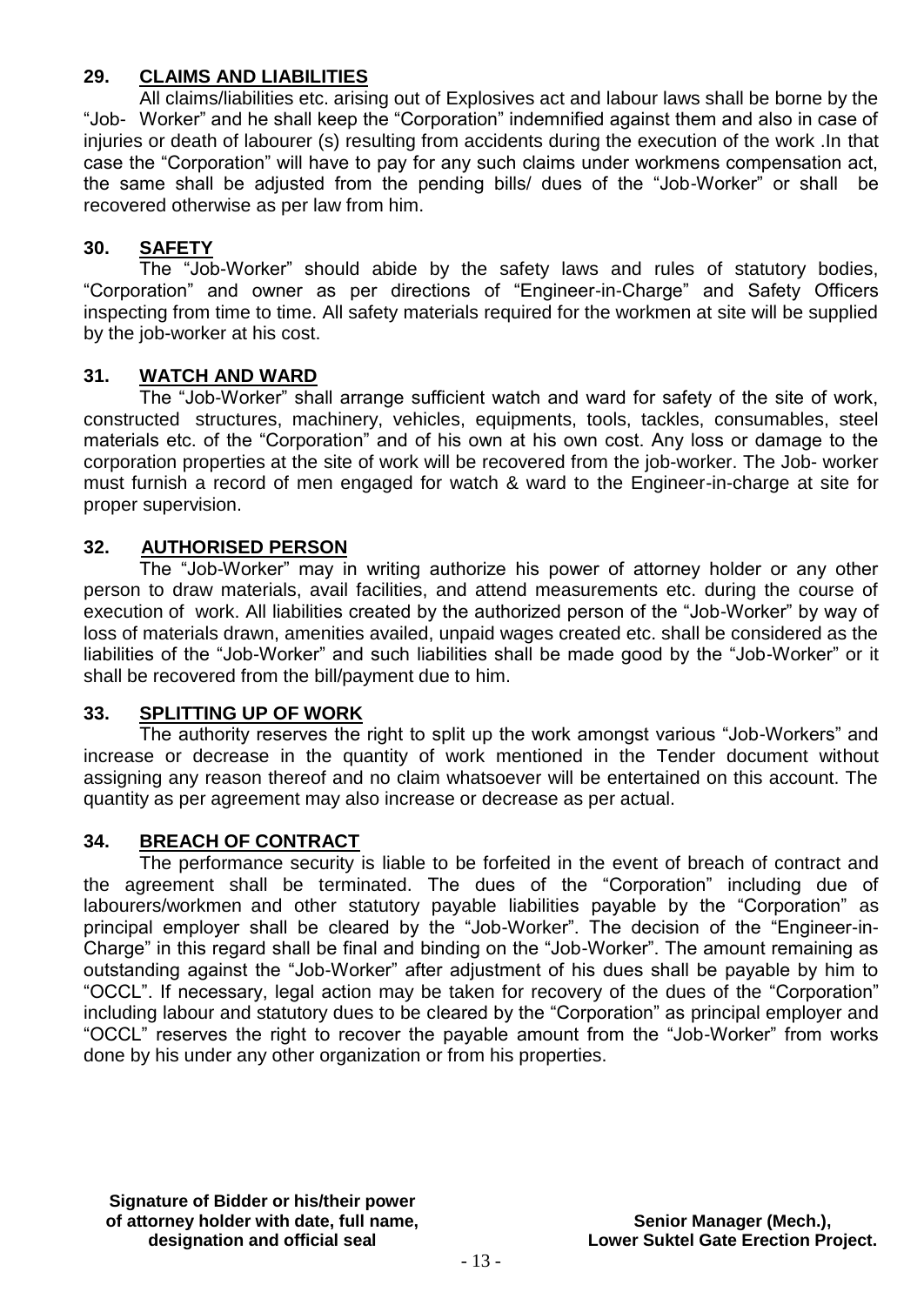### **35. TERMINATION OF CONTRACT**

The "Engineer-in-Charge" may put an end to the agreement at his option at any time due to (a) Bad workmanship (b) Dis-proportionate progress (c) Non-compliance of labour rules or (d) Any other reason. The decision of the "Engineer-in-Charge" is final in this respect and no claim on this account will be entertained. "OCCL" also reserves the right to take ex-parte measurements, if the "Job-Worker" does not co-operate in taking final measurements after termination of contract.

#### **36. RESPONSIBILITY OF JOB-WORKER**

The work shall be completed by the "Job-Worker" in all respect within the stipulated period of completion and the responsibility of the "Job-Worker" shall cease only, when the items are fully accepted by the owner after erection at project site.

#### **37. PROGRESS OF WORK AND PENALTY**

The "Job-Worker" will achieve the desired progress as per programme. If the "Job-Worker" fails to achieve the contracted quantity & progress every month as per programme, penalty at the following rates shall be imposed.

| Sl. No. | Failure percentage $(\%)$                     | Penalty percentage(%)                                                                                                                                                                                                                                                                                                                    |  |  |  |  |
|---------|-----------------------------------------------|------------------------------------------------------------------------------------------------------------------------------------------------------------------------------------------------------------------------------------------------------------------------------------------------------------------------------------------|--|--|--|--|
| (i)     | Less than $10(Ten)\%$                         | 1(One)% of value of defaulted quantity                                                                                                                                                                                                                                                                                                   |  |  |  |  |
| (ii)    | Above $10$ (Ten)% and up to $20$ (Twenty)%    | $2$ (Two)% of value of defaulted quantity                                                                                                                                                                                                                                                                                                |  |  |  |  |
| (iii)   | Above $20$ (Twenty)% and up to $30$ (Thirty)% | 5(Five)% of value of defaulted quantity                                                                                                                                                                                                                                                                                                  |  |  |  |  |
| (iv)    | Above 30(Thirty)%                             | To be asked to demobilize with penalty<br>equivalent to 10(Ten)% of value of<br>defaulted quantity. The "Engineer-in-<br>Charge" will off-load the work and get the<br>work done through any other agency or<br>of its own at the risk and cost of the "Job-<br>Worker". No claim will be allowed to the<br>"Job-Worker" in this regard. |  |  |  |  |

#### **38. REJECTION DUE TO BAD WORKMANSHIP**

The rejection due to bad workmanship shall be charged to the "Job-Worker" at a cost of rejected items plus 20(Twenty) %.

#### **39. TESTING OF SKILLED/SEMI-SKILLED WORKMEN**

The qualification test of skilled/semi-skilled workmen may be conducted at site by the "Engineerin-Charge" and only qualified skilled/semi-skilled workmen shall be deployed for the work. The cost of testing shall be borne by the respective "Job-Worker".

#### **40. QUALITY ASSURANCE AND QUALITY CONTROL**

Quality Assurance/Quality Control Plan shall be prepared before commencement of site activities and shall be followed maintaining stage-wise up-to-date record of the work. Ĭ

#### **41. SITE VISIT**

The "Job-Worker", interested to participate in the tender, should visit the site of work and get himself acquainted with site conditions and tendered work before submitting the tender.

#### **42. DEVIATION OF PROVISIONS IN AGREEMENT**

The "Job-Worker" will not vary or deviate from the provisions in the agreement without obtaining prior permission in writing from the "Corporation".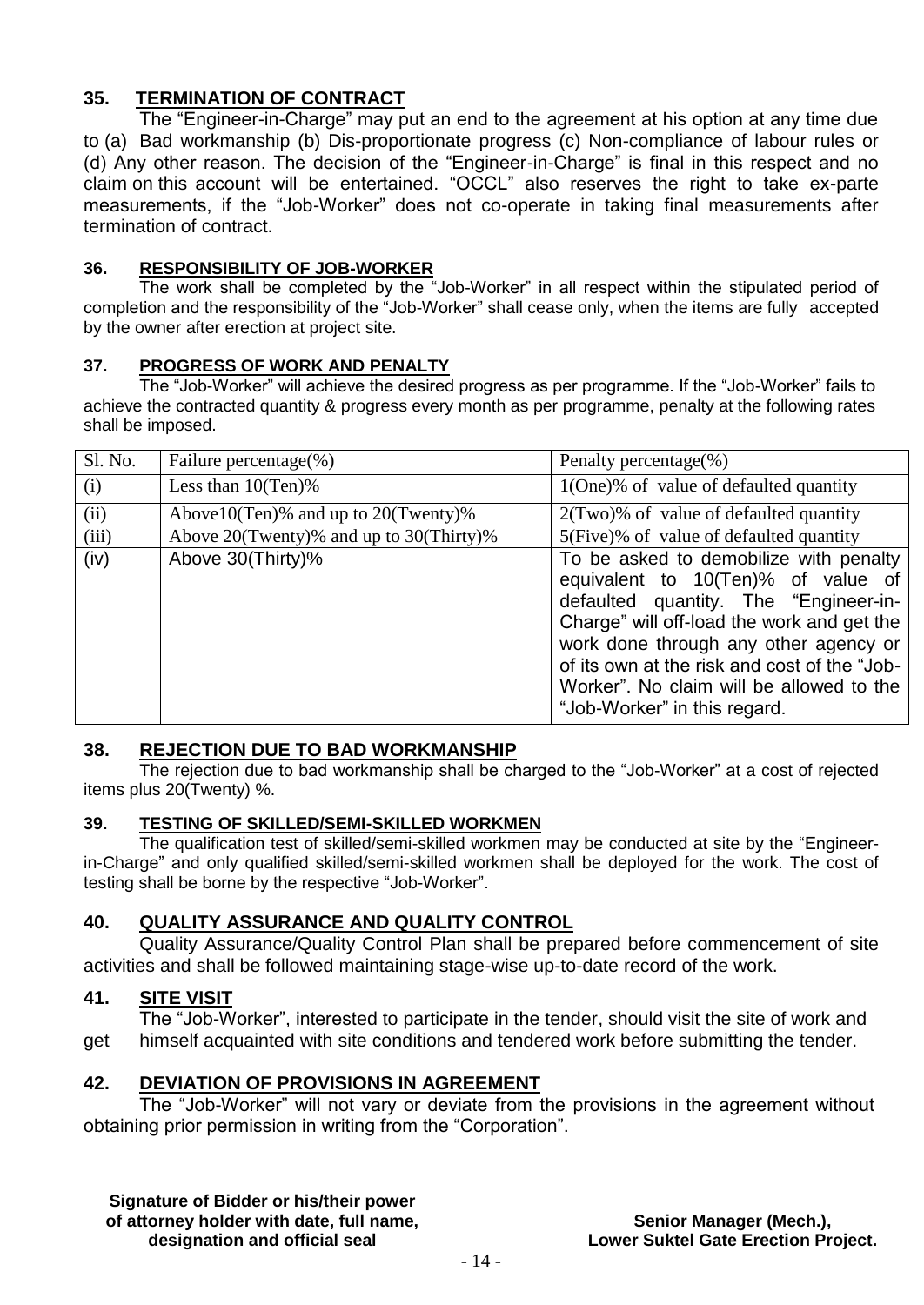#### **43. RIGHT OF THE "CORPORATION"**

The "Corporation" reserves the right to cancel a particular Tender call or all Tender calls without assigning any reason thereof. The offer of any "Job-worker" or all may be cancelled without assigning any reason thereof. **The requirements shown in Tender Call Notice are only indicative and may vary.** 

#### **44. SUB-LETTING**

The work under any agreement shall not be assigned or sublet to anybody by the "Job-Worker". If the "Job-Worker" shall assign or sublet or attempt to do so, the "Engineer-in-Charge" shall terminate the agreement and shall get the work done through any other agency or of its own at the risk and cost of the "Job-Worker". No claim will be allowed to the "Job- Worker" in this regard. "OCCL" reserves the right to have access also to units of the "Job-Worker" to verify, if works are actually executed by him.

#### **45. EXECUTION OF EXTRA ITEMS AND EXTRA QUANTITIES**

All extra items are to be executed by the "Job-Worker" at mutually agreed rates. All extra quantities are to be executed an agreement rates. If required, the "Job-Worker" has to furnish the working analysis as per actual to arrive at the extra items rates.

#### **46. FORCE MAJEURE**

Neither party shall be liable to the other for any loss or damage occasioned by or arising out of acts of God such as unprecedented flood, volcanic eruption, earthquake or other convulsion of nature and other acts such as but not restricted to invasion, the act of foreign countries, hostilities, or war-like operations before or after declaration of war, rebellion, military or unused power which prevent performance of the contract and which could not be foreseen or avoided by a prudent person.

#### **47. JURISDICTION**

For all liabilities created under the various contractual obligations/impositions under this agreement, the "Job-Worker" undertakes not to raise any dispute or litigations in connection there with and shall make all endeavors to resolve all disputes amicably through conciliation and in all such cases, the decision of the Managing Director, "OCCL" shall be final and binding on the "Corporation" as well as on the "Job-Worker" failing which all such disputes arising out of the agreement shall be subject to jurisdiction of Hon'ble High Court of Odisha at Cuttack and their sub-ordinate courts at Bhubaneswar only. Both the parties agree by mutual consent that any dispute relating to this agreement is barred from arbitration.

\*\*\*\*\*\*\*\*\*\*\*\*\*\*\*\*\*\*\*\*\*\*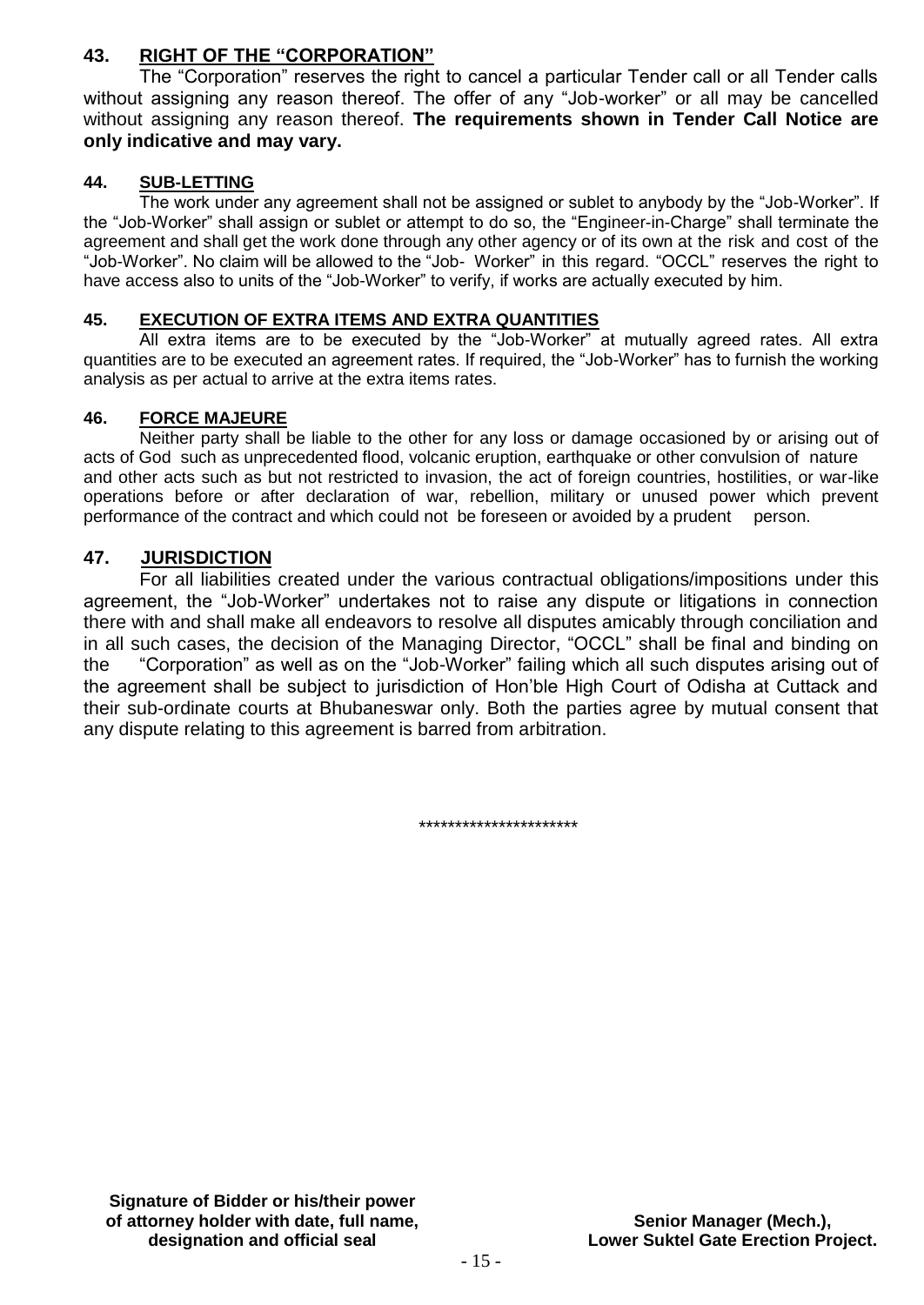# **SCOPE OF WORKS**

Scope of Job-worker and OCCL for the work "Erection, Fitting, Fixing & Alignment of 1st stage embedded parts,2nd stage embedded parts, Trunnion anchor bars, Trunnion girders, Trunnion Walkway, Radial Gate & its Hoisting system, Radial Gate Latch Arrangements, Covers for End Reduction Units and Central Drive Units for 12 sets of Radial gates of size - 12000 mm x 9308 mm each And 1st stage embedded parts & 2nd stage embedded parts for Stoplog & its Latch Arrangements, Rail fixing arrangements etc. including Trial, Testing & Commissioning for smooth operation of Radial gates and latching of Radial gates, Painting of Radial Gates & Hoisting systems including 2nd stage concreting in grooves as per approved drawing, dimension & direction of Engineer-in-Charge of Lower Suktel Gate Erection Project on Turnkey basis" shall be as under.

### **1. The scope of OCCL shall be as under**.

- i) OCCL shall supervise the work as per scope of work, technical specifications, approved drawings & as per direction of Engineer-in-charge and terms & conditions of Agreement.
- ii) OCCL shall provide suitable capacity Cranes with operator & POL for the erection work.
- iii) OCCL shall provide all fabricated materials at work site.
- iv) OCCL shall provide all Electrodes, Paints and Primer at work site.
- v) OCCL shall provide Welding Rectifiers at work site.
- vi) OCCL shall provide electricity at one point near the site and the Job-worker shall arrange to draw power required at site at his cost to carry out the erection work.
- vii) In case of non-availability of electricity, DG Set with operator and POL will be arranged by OCCL.

#### **2. The scope of Job-worker shall be as follows**:

- i) The Job-worker shall provide all required technical / non-technical / skilled / semiskilled / unskilled workmen and one helper to the crane as per requirement at his own cost for execution of the erection work.
- ii) The Job-worker shall provide all tools & tackles like Chain pulley, W.R / M.R pulley, Lifting Jack, Turn Buckles, D-shackle, Crowbar, Measuring tapes etc. consumables, industrial gas, cutting set and others, required materials at his own cost for execution of the erection work.
- iii) The Job-worker shall provide all required machineries like angle grinder, concrete mixture machine, concrete vibrator & measuring Doku etc. at his own cost for execution of the work.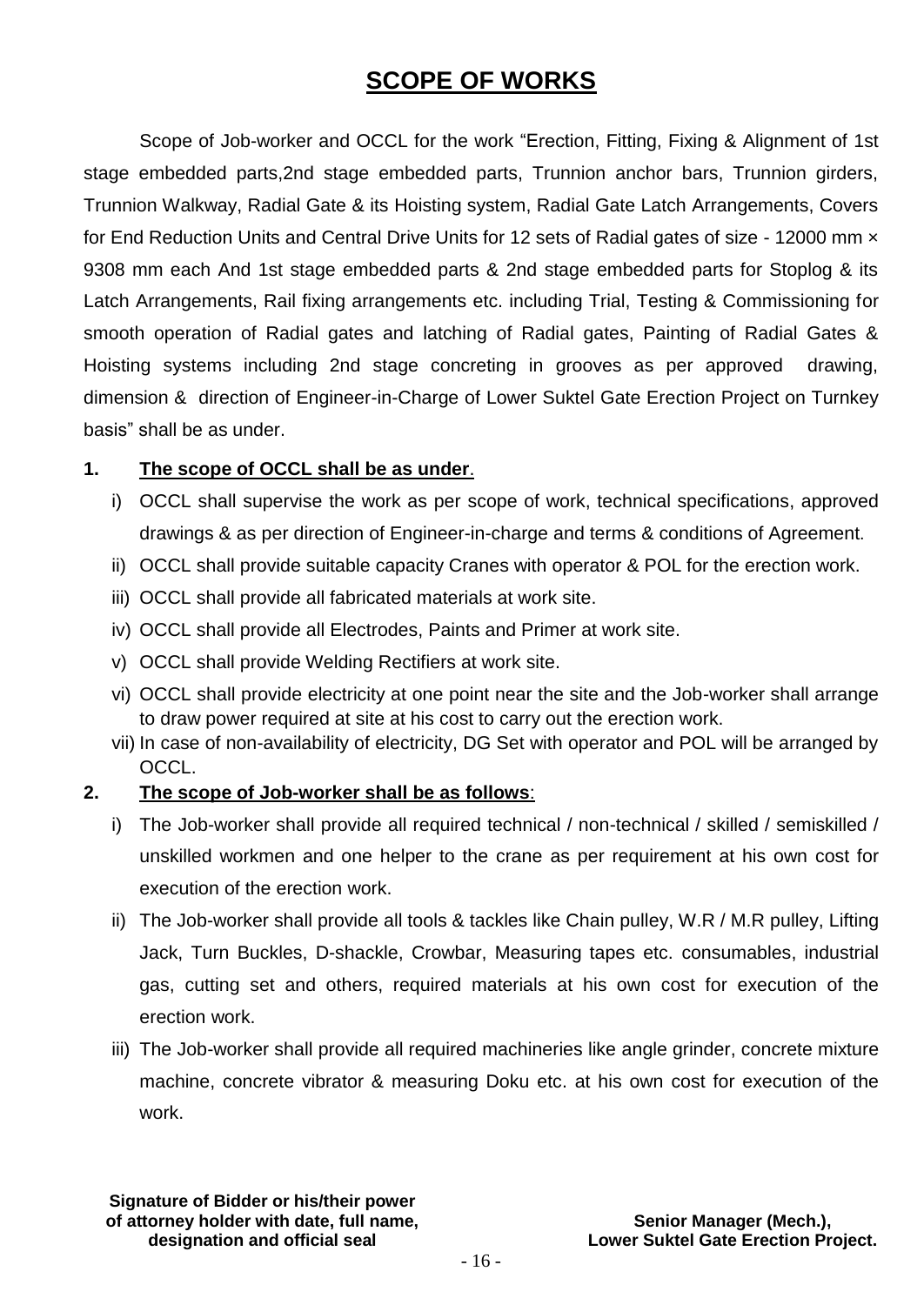- iv) Loading/Unloading and shifting of fabricated materials, Jobs etc. at work site will be borne by the Job-Worker at his own cost.
- v) The Job-Worker shall provide all required size, specification of Black Hard Granite Chips, approved quality Sand and Cement of approved brand for execution of  $2<sup>nd</sup>$  stage concrete at his own cost. The above concrete materials will be verified by the Engineer-In-Charge for quality and quantity of design mix before concreting work.
- vi) The Job-Worker is responsible for deposit of all the royalties as per Govt. rule at his own cost.
- vii) The Job-Worker shall provide water pump, delivery pipe etc. required for proper curing of 2<sup>nd</sup> stage concrete.
- viii)The concrete area will be cleaned properly by chipping and removing concrete debris from the gate grooves following with air jet cleaning by the Job-Worker at his own cost.
- ix) The Job-Worker will execute the concrete cutting work in the grooves, If found any difference in drawing measurement.
- x) The Job-Worker will execute fixing of required Dowel bars in fixing of embedded parts where ever required with free labour charges.
- xi) The Job-Worker will assist for quality control testing during  $2<sup>nd</sup>$  stage concrete including cost of materials & labour at his own cost.
- xii) The Job-worker shall provide all scaffoldings materials, Rigid & Smooth Centering & Shuttering materials and ensure fitting the same wherever required at his own cost.
- xiii)The Job-worker shall provide and ensure all safety by providing required safety materials to the working crew during execution of the work at site at his own cost.
- xiv) The Job-worker shall arrange all the amenities like water, rest shed/ hutments etc. for the workmen at his own cost.

Decision of the Engineer-in-Charge regarding scope of work of the Job-worker shall be final and bindings on him. The Job-worker shall execute the items in the bill of quantities as per direction of Engineer-in-Charge or his authorized representative.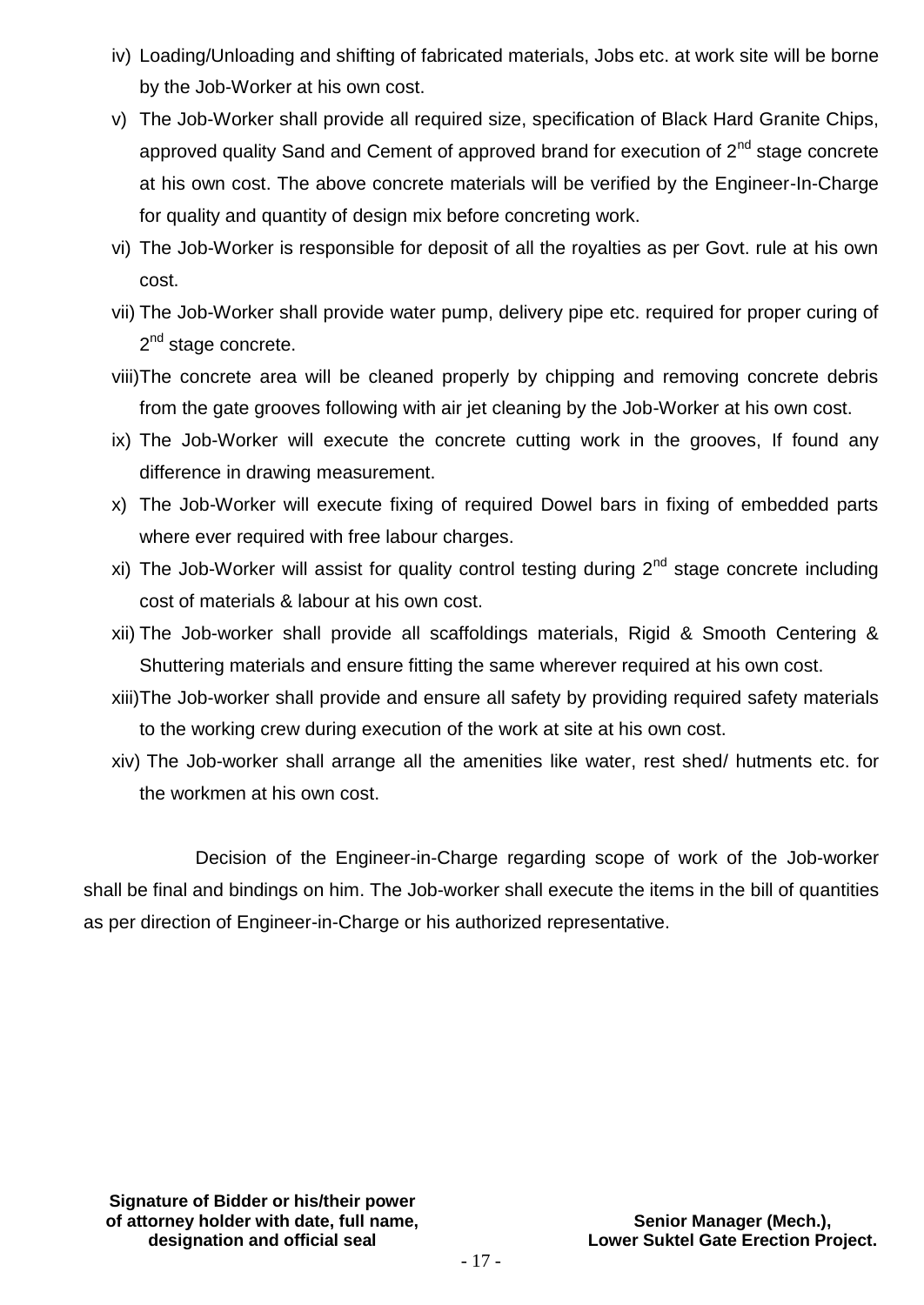**OFFICE OF THE SENIOR MANAGER (MECH.) To be furnished in original ODISHA CONSTRUCTION CORPORATION LTD. (A GOVT. OF ODISHA UNDERTAKING) LOWER SUKTEL GATE ERECTION PROJECT, CENTRAL WORKSHOP, RASULGARGH, BHUBANESWAR. Tender Call Notice No.** OCC/LSGEP/ 02 / 2021-22 dated. 17.12.2021

#### **BILL OF QUANTITY AND PRICE SCHEDULE**

**Price schedule for the work:"Erection, Fitting, Fixing & Alignment of 1st stage embedded parts,2nd stage embedded parts, Trunnion anchor bars, Trunnion girders, Trunnion Walkway, Radial Gate & its Hoisting system, Radial Gate Latch Arrangements, Covers for End Reduction Units and Central Drive Units for 12 sets of Radial gates of size - 12000 mm × 9308 mm each And 1st stage embedded parts & 2nd stage embedded parts for Stoplog & its Latch Arrangements, Rail fixing arrangements etc. including Trial, Testing & Commissioning for smooth operation of Radial gates and latching of Radial gates, Painting of Radial Gates & Hoisting systems including 2nd stage concreting in grooves as per approved drawing, dimension & direction of Engineer-in-Charge of Lower Suktel Gate Erection Project on Turnkey basis".**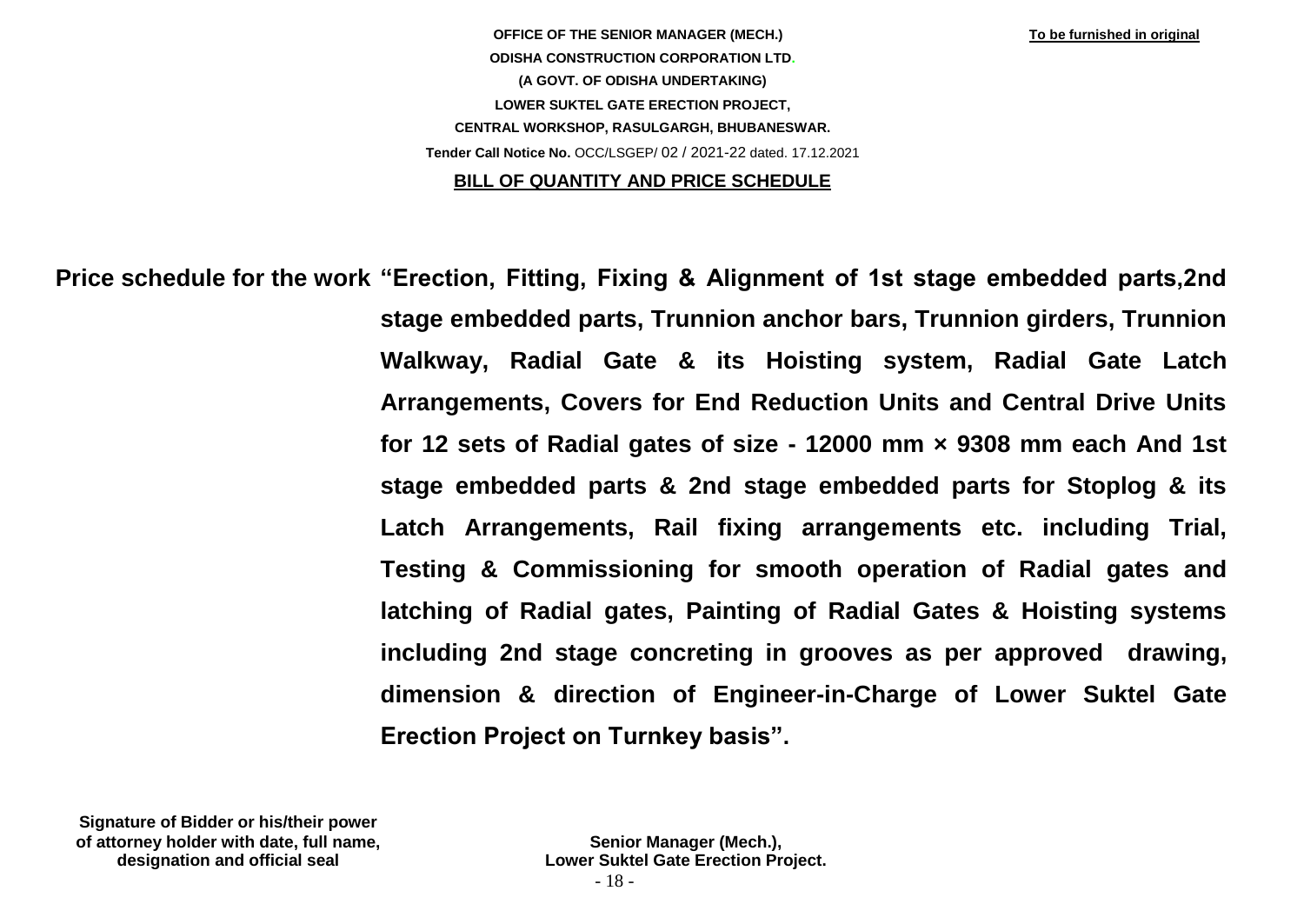|            |                                                                                                                                                                                            |             |          |                         |          | Rate per unit                                  |                        |          | <b>Total amount for full</b><br>quantity |
|------------|--------------------------------------------------------------------------------------------------------------------------------------------------------------------------------------------|-------------|----------|-------------------------|----------|------------------------------------------------|------------------------|----------|------------------------------------------|
| SI.<br>No. | <b>Description of work</b>                                                                                                                                                                 | <b>Unit</b> | Qnty.    | In figure<br>in $(Rs.)$ | In words | GST as<br>applicable in<br>%<br>Amount in (Rs) | In figure<br>in $(Rs)$ | In words |                                          |
| 1.         | Erection, Fitting, Fixing & Alignment of 1 <sup>st</sup> stage embedded parts,2 <sup>nd</sup> stage embedded parts, Trunnion anchor bars & Trunnion girders, Trunnion                      |             |          |                         |          |                                                |                        |          |                                          |
|            | Walkway, Gate Latch Arrangements, End Arm, Hub assembly, Rubber seal, Roller Guides, Raisers, Lifting Brackets, Hoods Radial Gate, Hoist and                                               |             |          |                         |          |                                                |                        |          |                                          |
|            | its components, Wire ropes and its attachments, Hand Railing and ladders, Covers of Rope Drum and Central Drive Units for 12 sets of Radial                                                |             |          |                         |          |                                                |                        |          |                                          |
|            | gates of size - 12000 mm x 9308 mm each, Trial, Testing & Commissioning for smooth operation & latching the Radial gates including all labour,                                             |             |          |                         |          |                                                |                        |          |                                          |
|            | tools, tackles & consumables, Industrial gas etc. as required for completion of the work of Lower Suktel Gate Erection Project as per Approved                                             |             |          |                         |          |                                                |                        |          |                                          |
|            | Drawing, Dimension & direction of Engineer-in-Charge in the following:                                                                                                                     |             |          |                         |          |                                                |                        |          |                                          |
| Α.         | 1 <sup>st</sup> stage embedded parts                                                                                                                                                       | <b>MT</b>   | 3.852    |                         |          |                                                |                        |          |                                          |
| <b>B.</b>  | $2nd$ stage embedded parts                                                                                                                                                                 | <b>MT</b>   | 53.820   |                         |          |                                                |                        |          |                                          |
| C.         | End Anchor bars (02 sets), Intermediate Anchor Bar (11<br>sets), End Trunnion Girder (02 Sets) and Intermediate Trunnion<br>Girder (11 Sets)                                               | <b>MT</b>   | 201.700  |                         |          |                                                |                        |          |                                          |
| D.         | <b>Trunnion Walkway</b>                                                                                                                                                                    | <b>MT</b>   | 45.600   |                         |          |                                                |                        |          |                                          |
| Ε.         | <b>Gate Latch Arrangements</b>                                                                                                                                                             | <b>MT</b>   | 24.000   |                         |          |                                                |                        |          |                                          |
| F.         | End Arm, Hub assembly, Rubber seal, Roller Guides, Raisers,<br>Lifting Brackets, Hoods, Radial Gate, Hoist and its components,<br>Wire ropes and its attachments, Hand Railing and ladders | <b>MT</b>   | 1020.000 |                         |          |                                                |                        |          |                                          |
| G.         | Rope Drum and Central Drive Covers                                                                                                                                                         | <b>MT</b>   | 4.800    |                         |          |                                                |                        |          |                                          |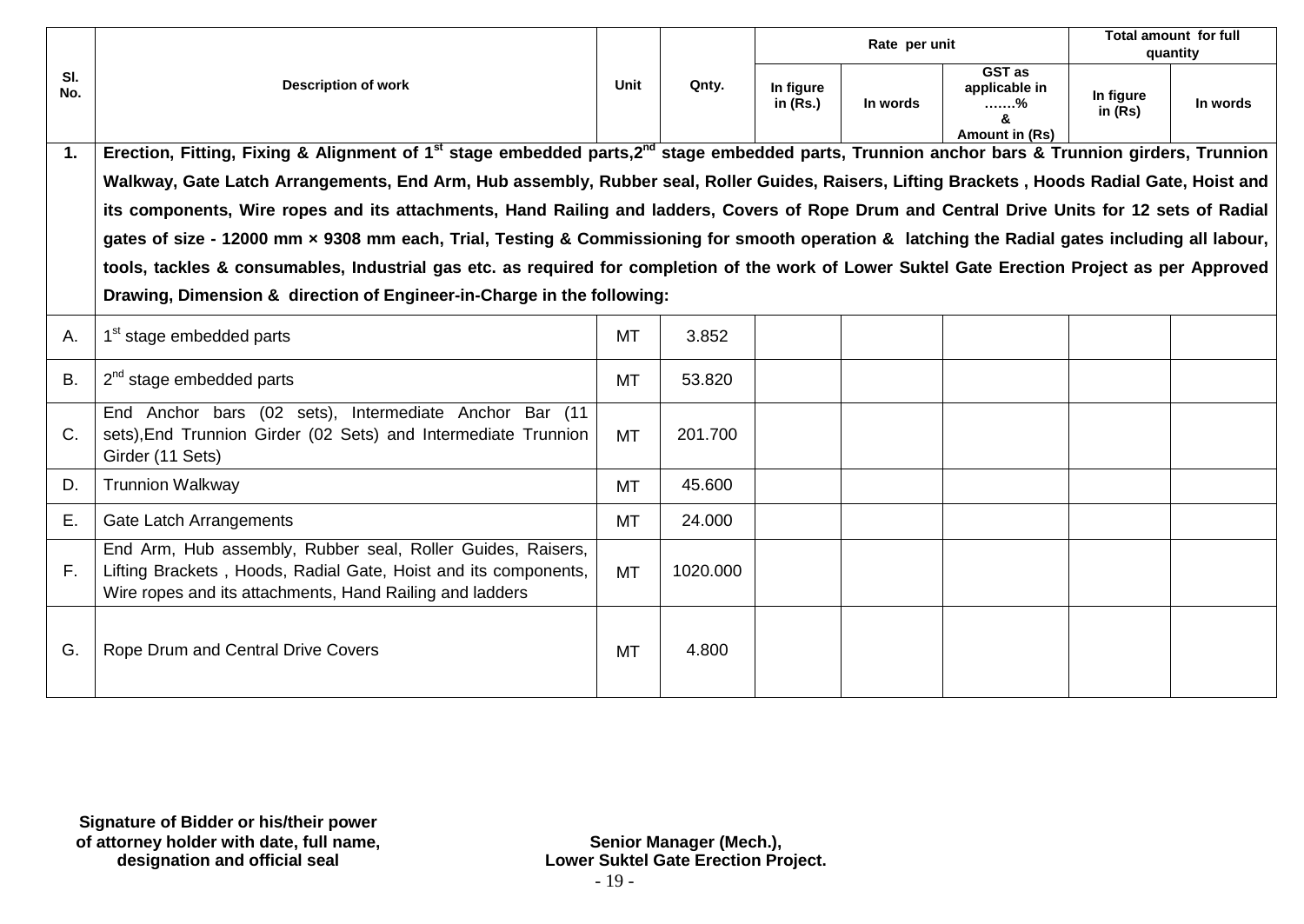| 2.          | Erection, Fitting, Fixing & Alignment of 1 <sup>st</sup> stage embedded parts, 2nd stage embedded parts and Latch Arrangements of 12 nos. Stoplog grooves<br>(Stoplog Size - 12000 mm x 1054 mm), Rail fixing arrangements (only 1 <sup>st</sup> stage), including all labour, tools, tackles & consumables, welding<br>electrodes of reputed brand, Industrial gas etc. as required for completion of the work of Lower Suktel Gate Erection Project as per Approved<br>Drawing, Dimension & direction of Engineer-in-Charge in the following:                                                                                                                                                                                                                                                                                                                                                                                                                                                                                                                                                                                                                                                                                                                                                                                                                            |            |         |  |  |  |  |  |
|-------------|----------------------------------------------------------------------------------------------------------------------------------------------------------------------------------------------------------------------------------------------------------------------------------------------------------------------------------------------------------------------------------------------------------------------------------------------------------------------------------------------------------------------------------------------------------------------------------------------------------------------------------------------------------------------------------------------------------------------------------------------------------------------------------------------------------------------------------------------------------------------------------------------------------------------------------------------------------------------------------------------------------------------------------------------------------------------------------------------------------------------------------------------------------------------------------------------------------------------------------------------------------------------------------------------------------------------------------------------------------------------------|------------|---------|--|--|--|--|--|
| А.          | 1st stage embedded parts                                                                                                                                                                                                                                                                                                                                                                                                                                                                                                                                                                                                                                                                                                                                                                                                                                                                                                                                                                                                                                                                                                                                                                                                                                                                                                                                                   | <b>MT</b>  | 7.600   |  |  |  |  |  |
| <b>B.</b>   | $2nd$ stage embedded parts                                                                                                                                                                                                                                                                                                                                                                                                                                                                                                                                                                                                                                                                                                                                                                                                                                                                                                                                                                                                                                                                                                                                                                                                                                                                                                                                                 | <b>MT</b>  | 70.000  |  |  |  |  |  |
| $C_{\cdot}$ | Rail fixing arrangements (Only 1 <sup>st</sup> stage embedded parts)                                                                                                                                                                                                                                                                                                                                                                                                                                                                                                                                                                                                                                                                                                                                                                                                                                                                                                                                                                                                                                                                                                                                                                                                                                                                                                       | MT         | 2.000   |  |  |  |  |  |
| 3.          | Labour charges for providing RCC Concrete of grade M-25 for 2 <sup>nd</sup> stage concreting of Radial gate seal beam grooves, Trunnion Girder groove,<br>Walkway foundation groove, Wall plate groove (Both L & R), Hoist foundation grooves of 12 nos. Radial Gates And Stoplog Seal Beam grooves,<br>Stoplog vertical track / guide grooves (Both L & R),Rail fixing grooves of 12 (Twelve) nos. bays using 20mm downgraded crusher broken hard<br>granite aggregates of approved grades and quality from approved quarry free from weathered skin surface, dust and any other deleterious<br>materials as per approved design, drawing and specification with all leads, lifts, de-lifts including cost of all materials, cost of approved grade<br>cement, sand & aggregates etc. including cost of carriage, royalty and all other taxes of all materials mixing and vibrating concrete by mechanical<br>means including Rigid & Smooth Centering & Shuttering including materials and supply of all T & P, machineries, labour charges cost and carriage<br>of water for mixing concrete and curing including hire and running charges of all machineries equipments constructions / erection and removal of<br>gangway staging, scaffolding, incidental charges complete as per Approved Drawing, Dimension & direction of Engineer-in-Charge in the<br>following: |            |         |  |  |  |  |  |
| Α.          | Radial gate silll beam grooves, Trunnion Girder groove, Walkway<br>foundation groove, Wall plate grooves, Hoist bridge foundation<br>blockout for 12 no. Radial Gates                                                                                                                                                                                                                                                                                                                                                                                                                                                                                                                                                                                                                                                                                                                                                                                                                                                                                                                                                                                                                                                                                                                                                                                                      | <b>CUM</b> | 192.000 |  |  |  |  |  |
| <b>B.</b>   | Stoplog Seal Beam grooves, Rail fixing grooves of 12 (Twelve)<br>No. of bays.                                                                                                                                                                                                                                                                                                                                                                                                                                                                                                                                                                                                                                                                                                                                                                                                                                                                                                                                                                                                                                                                                                                                                                                                                                                                                              | <b>CUM</b> | 280.000 |  |  |  |  |  |